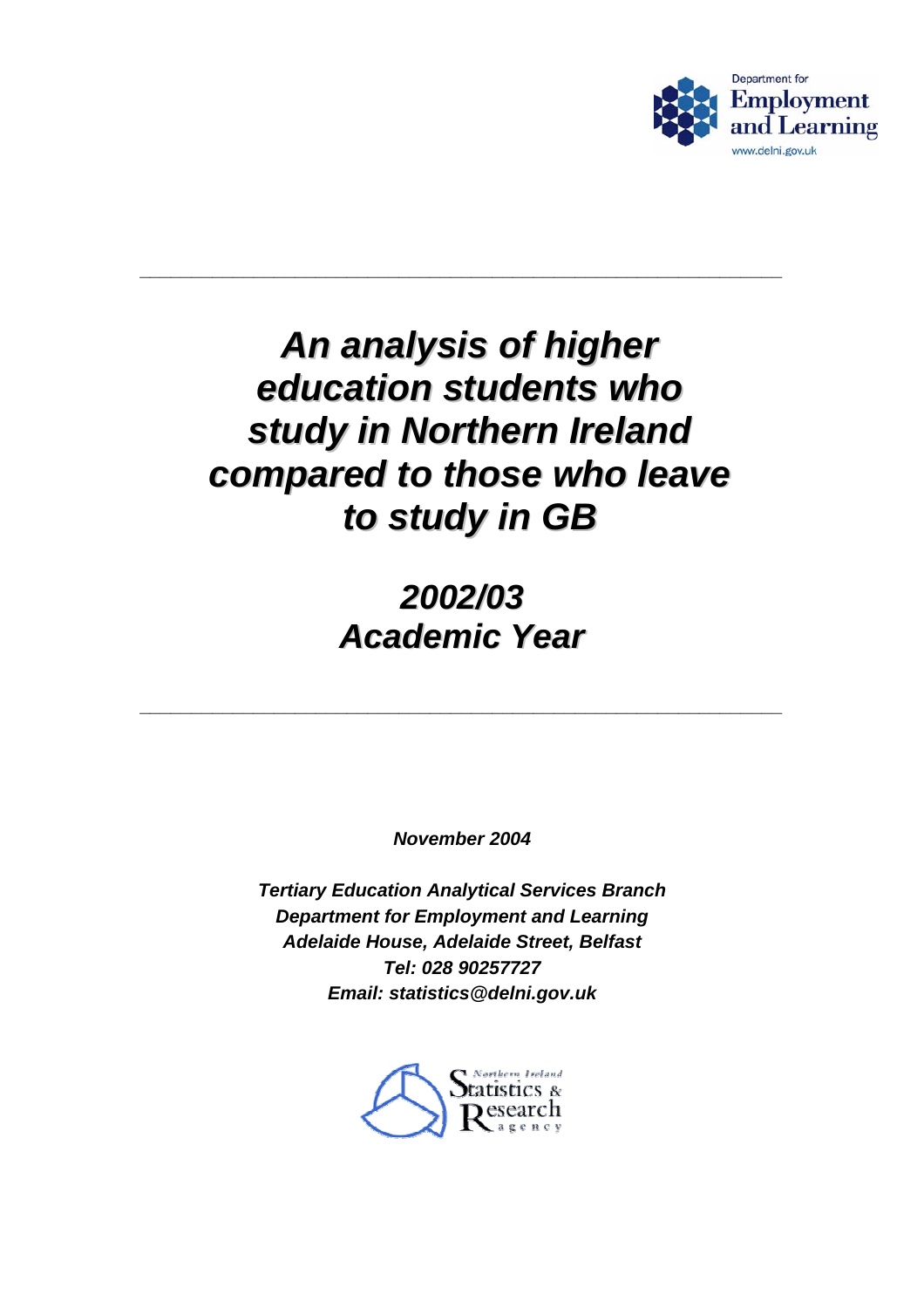

#### *Contents*

- **1. Objective**
- **2. Executive Summary**
- **3. Context**

#### **4. Characteristics of NI domiciled Accepted Applicants to HE institutions in NI and GB**

- 4.1 Overview
- 4.2 Region of study by age
- 4.3 Region of study by gender
- 4.4 Region of study by gender and average tariff<sup>[1](#page-1-0)</sup> score

\_\_\_\_\_\_\_\_\_\_\_\_\_\_\_\_\_\_\_\_\_\_\_\_\_\_\_\_\_\_\_\_\_\_\_\_\_\_\_\_\_\_\_\_\_\_\_

- 4.5 Region of study by tariff score
- 4.6 Region of study by Home postcode area
- 4.7 Region of study by subject
- 4.8 Region of study by Socio-Economic Classification (SEC)
- 4.9 Region of study by SEC and average tariff score
- 4.10 SEC by tariff score

#### **5. Locational choices of Accepted Applicants**

- 5.1 Introduction
- 5.2 Applicants choices by region of study
- 5.3 Categorisation of accepted applicants
- 5.4 Regional preference<sup>[2](#page-1-1)</sup> and age
- 5.5 Regional preference and gender
- 5.6 Regional preference by average tariff score and gender
- 5.7 Regional preference and SEC
- 5.8 Regional preference by average tariff score and SEC
- 5.9 Comparison with analysis of 1998/99 accepted applicants

#### *Appendices*

*Appendix 1* **–** Limitations of UCAS data 2002/03 *Appendix 2* **–** Methodology adopted for determining whether a student was accepted for their preferred or reserve choice of region in which to study Appendix 3 – Overview of UCAS application process

\_\_\_\_\_\_\_\_\_\_\_\_\_\_\_\_\_\_\_\_\_\_\_\_\_\_\_\_\_\_\_\_\_\_\_\_\_\_\_\_\_\_\_\_\_\_\_\_\_\_\_\_\_\_\_\_\_\_\_\_\_\_

<span id="page-1-0"></span>*1* <sup>1</sup> The UCAS tariff was first introduced for the 2002/03 student entry. The tariff establishes agreed equivalences *between different types of qualifications and reports achievement for entry to higher education in a numerical format.*  This allows comparisons between applicants with different types and volumes of achievement.<br><sup>2</sup> Regional preference is the term used to describe whether a student obtained their preferred or reserve choice of

<span id="page-1-1"></span>*region in which to study – see para 5.1 for definition.*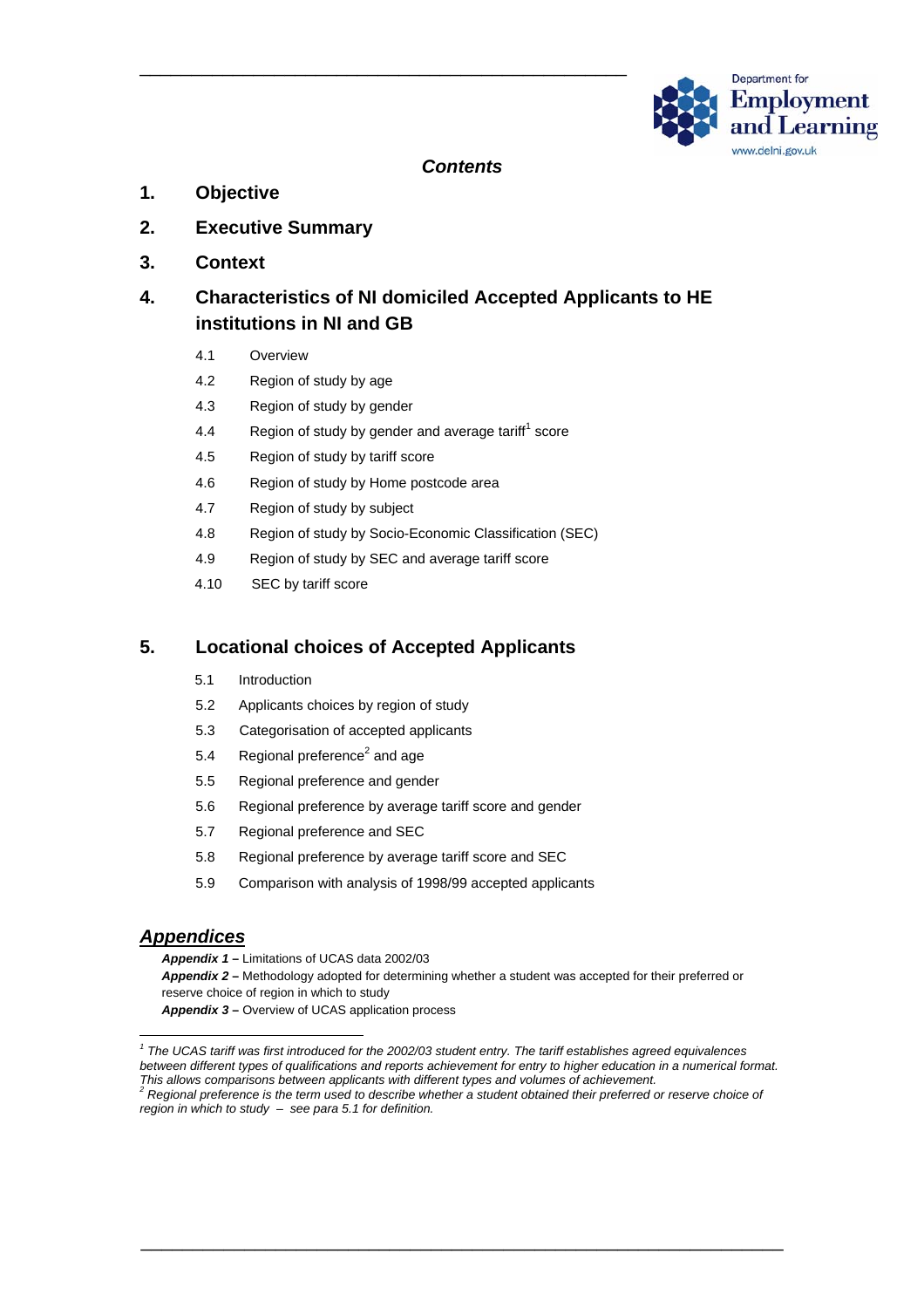

# *1. Objective*

Using data from the Universities and Colleges Admissions Service (UCAS) for the 2002/03 academic year, this paper compares the key characteristics of NI domiciled higher education (HE) students who leave to study in Great Britain (GB) with those who remain in Northern Ireland (NI). It also examines whether those students who left NI to study in GB would have preferred to have taken a place at a NI institution had that option been available to them.

Section 2 comprises an executive summary and Section 3 sets the context for the analysis.

Section 4 provides a descriptive statistical analysis of the key characteristics of NI domiciled students who were accepted for a HE place at NI institutions compared to those accepted to GB institutions. For example, the analysis considers the age, gender, subject of study, tariff $3$  score and socio-economic classification (SEC) of accepted applicants.

Section 5 provides an analysis of whether NI domiciled applicants accepted for a HE place in the 2002/03 year obtained their preferred or reserve choice of region. It does this by classifying accepted applicants using information from students' UCAS application forms in terms of their firm, insurance and clearing decisions. The methodology that has been adopted for categorising students on the basis of whether they obtained their preferred or reserve choice of region is detailed in this section. A further analysis has been carried out on the characteristics of accepted applicants using these classifications.

<span id="page-2-0"></span>*3 The UCAS tariff was first introduced for the 2002/03 student entry. The tariff establishes agreed equivalences between different types of qualifications and reports achievement for entry to higher education in a numerical format. This allows comparisons between applicants with different types and volumes of achievement.*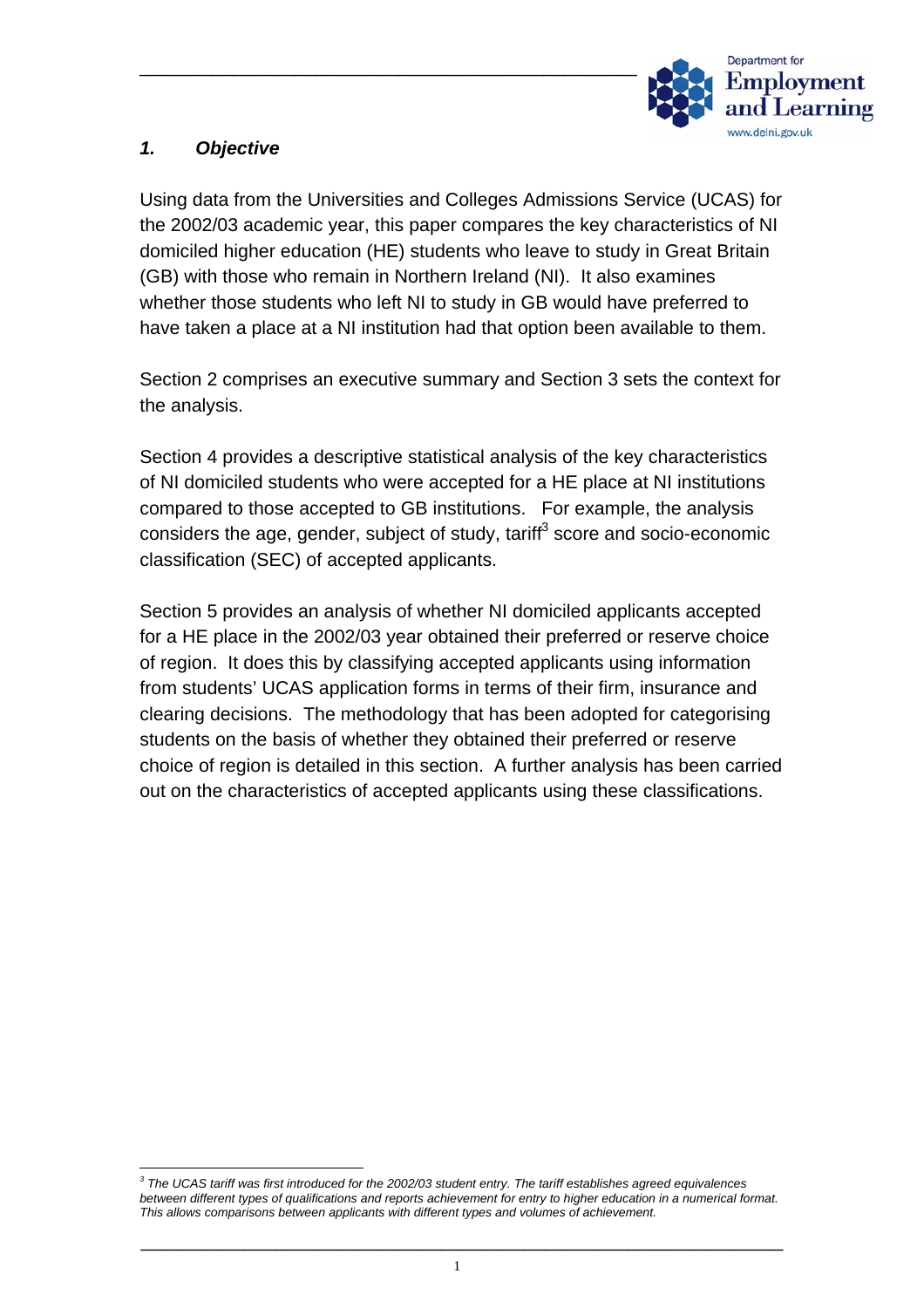

#### **2.** *Executive Summary*

 $\overline{a}$ 

The key points arising from the analysis of the 2002/03 UCAS data in respect of NI domiciled accepted applicants are:

#### *Characteristics of accepted applicants*

- Of the 11,954 NI domiciled students who were accepted through UCAS to full-time undergraduate courses in the UK, 68% were accepted to NI institutions and 32% were accepted to GB institutions (para. 4.1);
- Just under ninety per cent of NI domiciled students accepted for a HE place at UK institutions were aged under 21 (para 4.2);
- 57% of NI domiciled of applicants accepted at UK institutions were female, with similar proportions of females accepted to NI (57%) and GB (55%) institutions (para 4.3);
- On average, NI domiciled females accepted to HE courses had higher tariff<sup>4</sup> scores than males (para 4.4);
- The average tariff score of NI domiciled students accepted to NI institutions was 280 points, while the average score for those accepted to GB institutions was 286 (para 4.4);
- The average tariff score of NI domiciled students accepted to Scottish institutions was higher than those accepted to institutions in any other UK region (para 4.4);
- When compared with GB, a higher proportion of NI domiciled applicants accepted to NI institutions had "mid" range tariff scores (para 4.5);
- A comparison of NI domiciled accepted applicants who remained in NI with those that went to GB shows that a higher proportion of those that stayed in NI studied subjects such as social studies, subjects allied to medicine and mathematics. In contrast, a higher proportion of those students who went to GB chose to study subjects such as medicine & dentistry, education and law (para 4.7);
- Of those NI domiciled applicants accepted to NI institutions, 26% were from the lower socio-economic classifications (SECs) $5$  compared to 19.5% accepted to GB institutions (para 4.8);

<span id="page-3-0"></span>*<sup>4</sup> The UCAS tariff was first introduced for the 2002/03 student entry. The tariff establishes agreed equivalences between different types of qualifications and reports achievement for entry to higher education in a numerical format. This allows comparisons between applicants with different types and volumes of achievement.*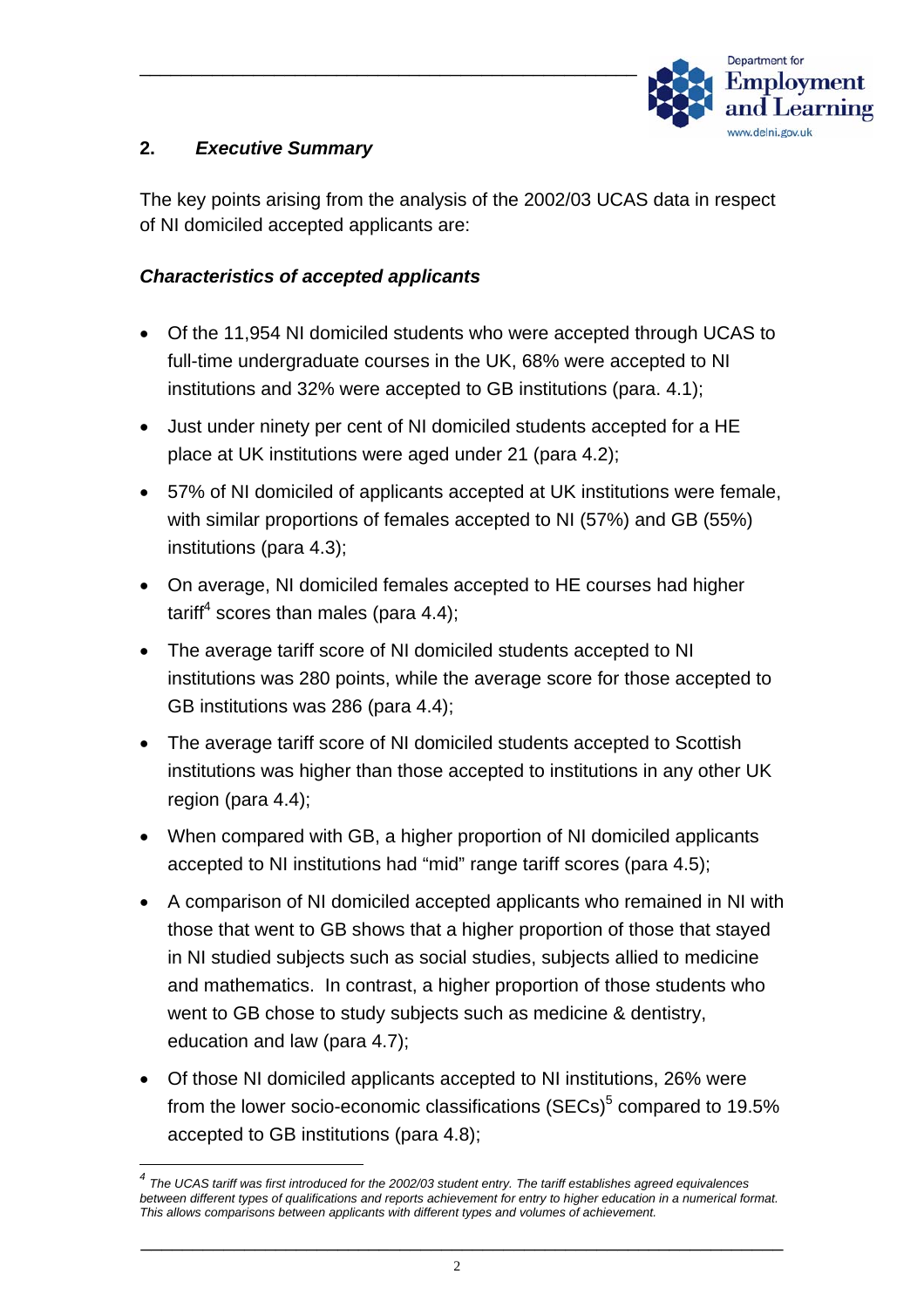

• A higher proportion of NI domiciled applicants from the lower and middle SEC groups held lower tariff scores than those from the upper SEC group (para 4.10);

#### *Locational choices of accepted applicants*

- Of those NI domiciled applicants whose firm choice was for an NI institution, 96% were accepted at a NI institution (para 5.2); and
- Of those NI domiciled applicants whose firm choice was for a GB institution, 96% were accepted at a GB institution (para 5.2);
- The proportion of NI domiciled accepted applicants whose preferred choice of region was NI increased by 6.5 percentage points since a similar analysis of 1998/99 UCAS data, rising from 60.6% to 67.1% (para 5.10);
- The proportion of NI domiciled accepted applicants whose preferred choice of region was GB decreased by 5.6 percentage points since a similar analysis of 1998/99 UCAS data, dropping from 34.3% to 28.7% (para 5.10); and
- The proportion of those NI domiciled accepted applicants who left to study in GB and whose preference was to have stayed in NI has decreased since 1998/99 from 11.5% to 9.2% in 2002/03.

 <sup>5</sup> *To assist with analysis, the SEC groups have been split, in some cases, into three categories: upper, middle and lower. This approach can be assumed to involve some type of hierarchy, which cannot be assumed with the 7 category approach - see section 4.8*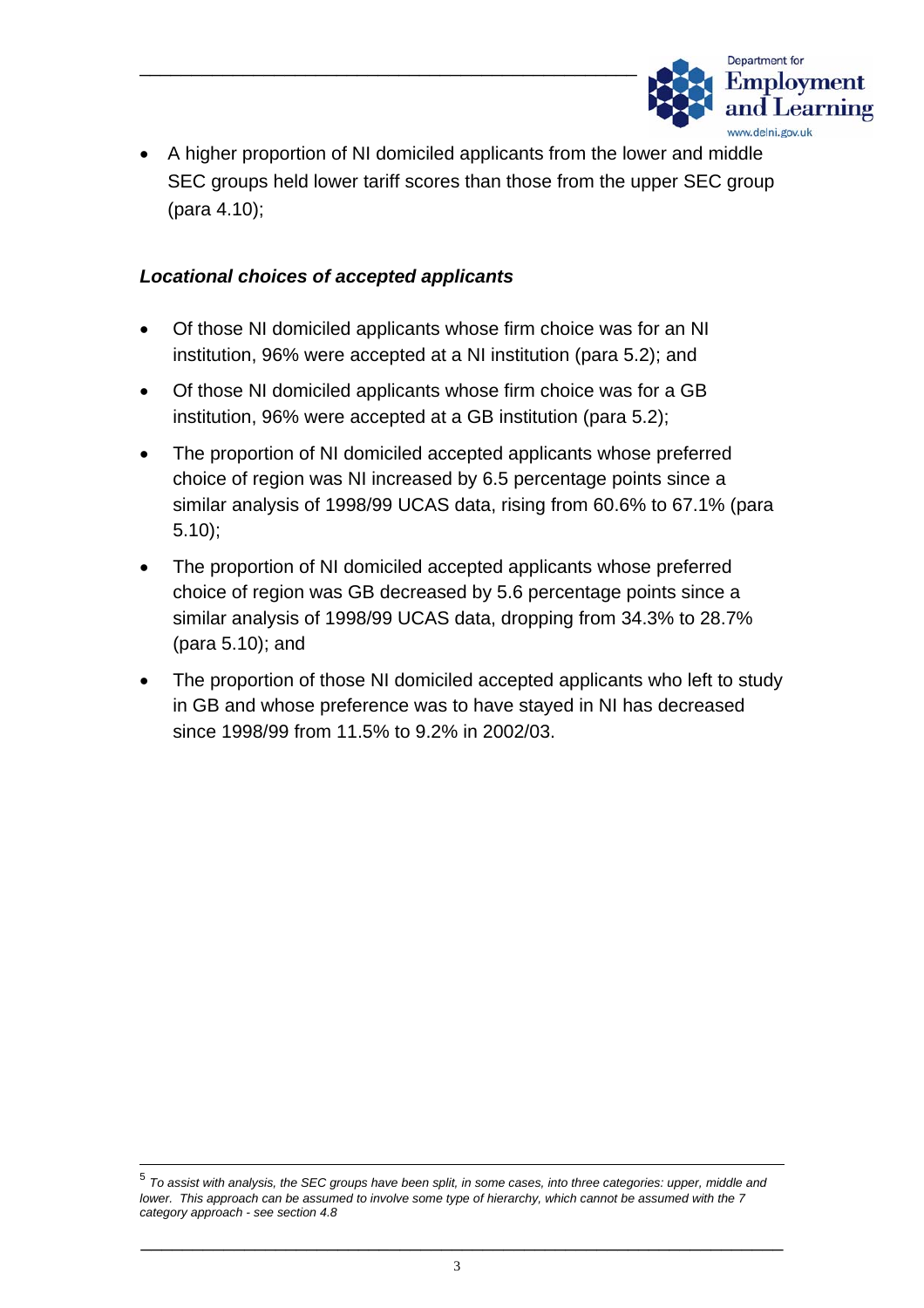

## *3. Context*

In the 1996/97 academic year, 38% of NI domiciled students $^6$  migrated from NI for their HE experience. By 2002/03 the percentage had declined to just over 30%<sup>[7](#page-5-1)</sup>, however, NI still has a higher proportion of leavers when compared with England and Scotland - see table 1

| Table 1                       |                         | <b>Country of institution studying</b> |                |                 |              |  |  |
|-------------------------------|-------------------------|----------------------------------------|----------------|-----------------|--------------|--|--|
|                               |                         | <b>NI</b>                              | <b>England</b> | <b>Scotland</b> | <b>Wales</b> |  |  |
|                               | $\overline{\mathsf{N}}$ | 69%                                    | 16%            | 14%             | 1%           |  |  |
| <b>Domicile of</b><br>student | England                 | 0%                                     | 95%            | 2%              | 3%           |  |  |
|                               | Scotland                | 0%                                     | 6%             | 94%             | 0%           |  |  |
|                               | <b>Wales</b>            | 0%                                     | 38%            | 1%              | 61%          |  |  |

*Domicile of student by country of institution studying 2002/03*

*Source: HESA – total enrolment on full-time undergraduate courses 2002/03* 

Previous research<sup>8</sup> has demonstrated that those who leave NI for HE are different in many respects from those who stay. For example, on average, those who left NI tended to be better qualified in terms of A level scores, were more likely to be from the Protestant community, their parents were more likely to have had a professional background and they tended to have had a grammar school education. These previous studies relied heavily on a survey of students who entered HE in 1991 and clearly this evidence is now significantly dated. Where possible, Section 4 & 5 of this paper updates the position and extends the evidence base using the 2002/03 UCAS data.

Many students that leave NI to undertake an HE course in GB do not return after graduation. The Higher Education Statistics Agency (HESA) Destinations of Leavers from HE Survey 2002/03, which surveyed students six months after graduation, shows (see table 2) that of those NI domiciled students who graduated from full-time undergraduate courses at GB HE institutions and whose destinations were known, just over one third returned to NI after graduation. This is in contrast to those who graduated from a NI HE institution where ninety per cent remained in

*6*  $<sup>6</sup>$  New entrants to full-time undergraduate courses.</sup>

<span id="page-5-1"></span><span id="page-5-0"></span>**Source: HESA and FESR** 

<span id="page-5-2"></span>*Osborne R et al (2000) Skill Development and Enhancement: A study of Northern Ireland Graduates; McGregor P et al (2002) Home and Away: Graduate experience from a regional perspective; Harmon C and Walker I (2000) Education and Earnings in Northern Ireland.*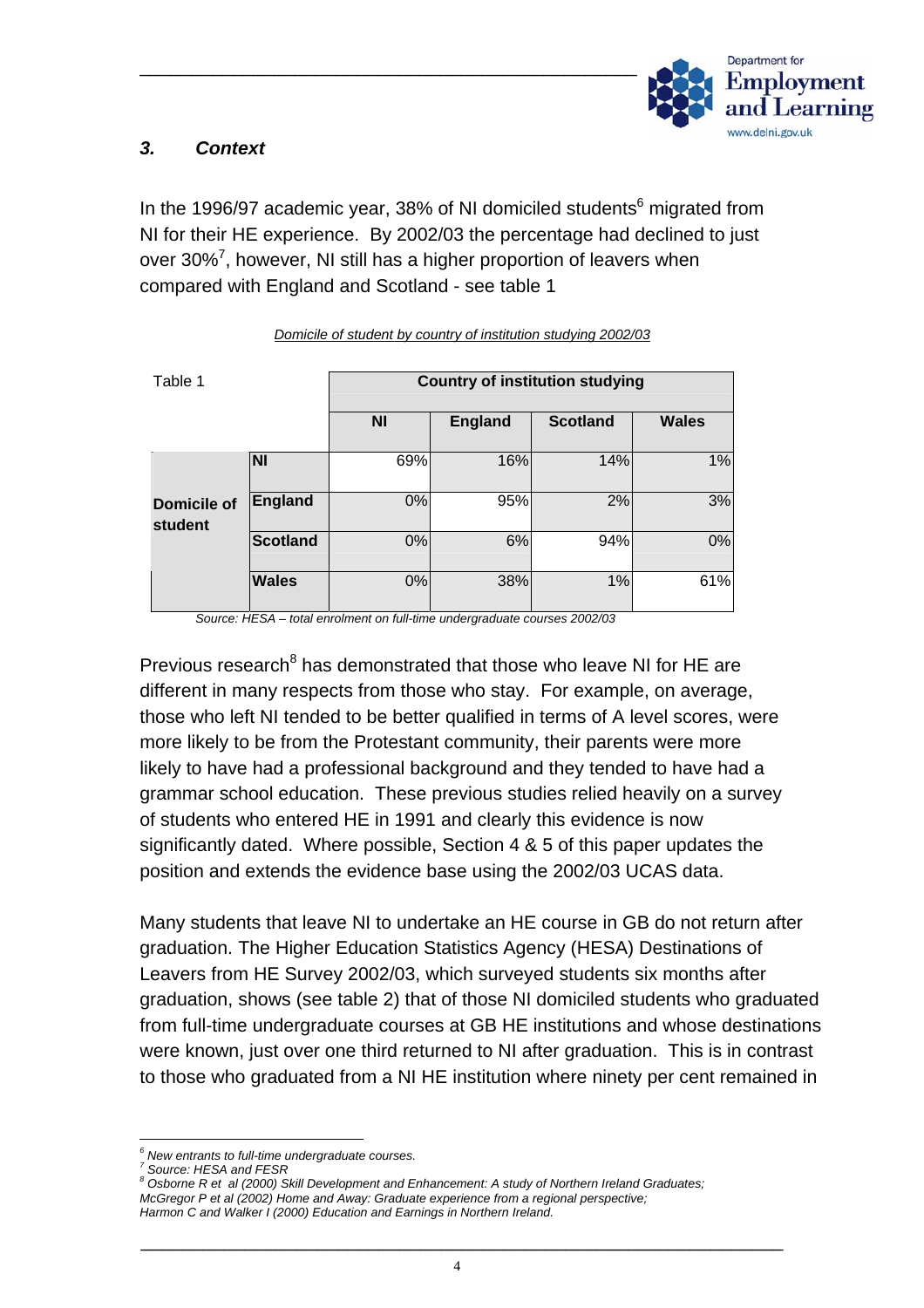

NI. Further analysis<sup>9</sup> also shows that those students that did return to NI after graduation from a GB institution had achieved lower average A level scores when first entering university.

\_\_\_\_\_\_\_\_\_\_\_\_\_\_\_\_\_\_\_\_\_\_\_\_\_\_\_\_\_\_\_\_\_\_\_\_\_\_\_\_\_\_\_\_\_\_\_\_

| Table 2                            |                       | NI domiciled at NI<br><b>HE Institutions</b> | NI domiciled at GB<br><b>HE Institutions</b> |  |
|------------------------------------|-----------------------|----------------------------------------------|----------------------------------------------|--|
| <b>Location of</b>                 | <b>NI</b>             | 90%                                          | 38%                                          |  |
| first                              | <b>GB</b>             | 5%                                           | 54%                                          |  |
| destination<br>after<br>graduating | <b>ROI</b>            | 3%                                           | 4%                                           |  |
|                                    | <b>Other EU</b>       | 1%                                           | 1%                                           |  |
|                                    | <b>Other Overseas</b> | 1%                                           | 2%                                           |  |
|                                    | Total                 | 100%                                         | 100%                                         |  |

*Location of first destination after graduating of NI domiciled full-time undergraduate students at NI and GB institutions 2001/02*

*Source: HESA First Destinations Survey 2001/02* 

This paper adopts a methodology which considers the differences in the locational preferences of students, as revealed on their UCAS application forms, to determine the proportion of accepted applicants who are considered to have selected their location of study on the basis of either their preferred or reserve choice of region (see section 5). It also compares the 2002/03 UCAS analysis with a similar analysis carried out on the 1998/99 UCAS data.

<span id="page-6-0"></span>*9 2001/02 HESA DLHE data*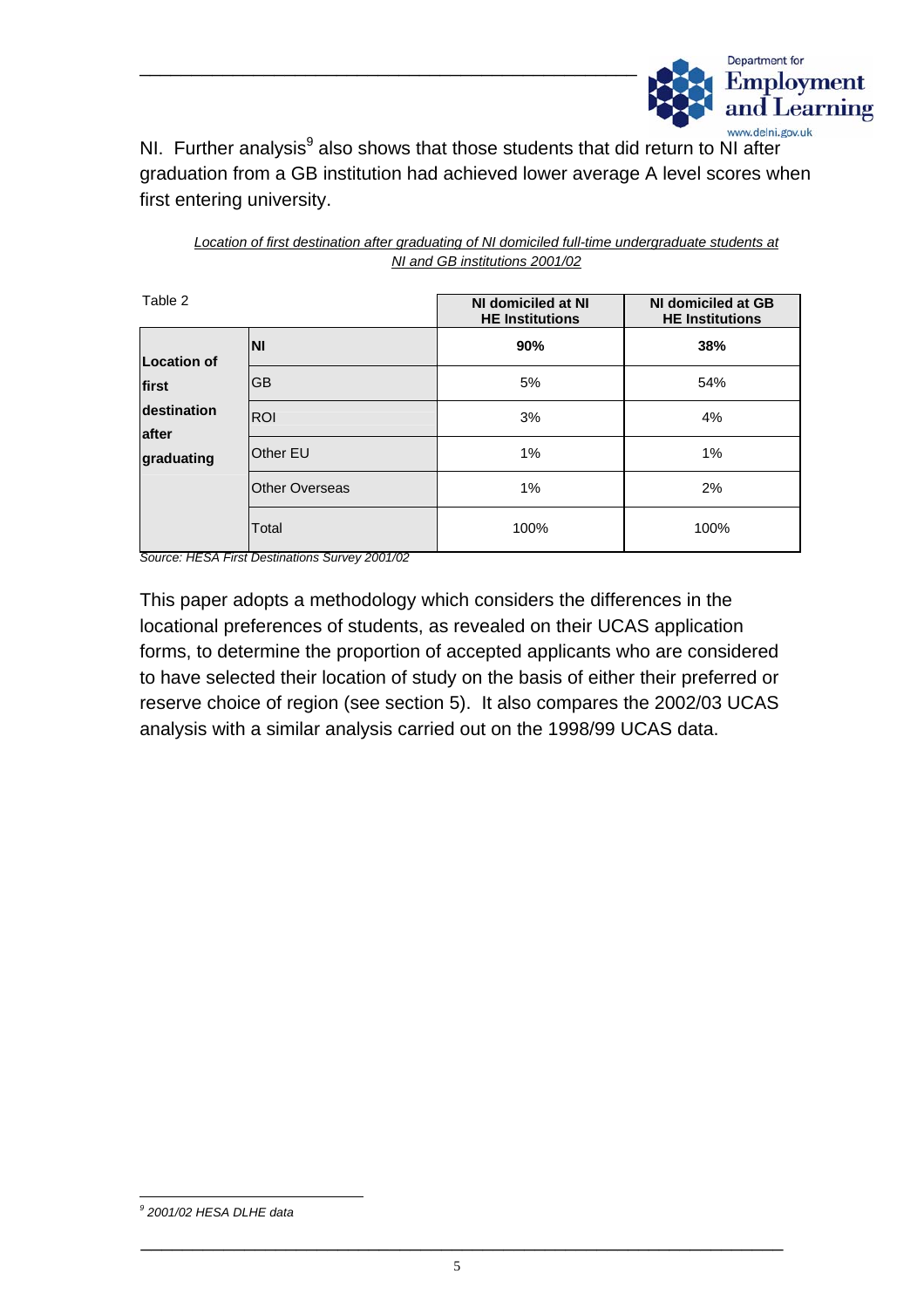

# **4. Characteristics of NI domiciled Accepted Applicants to HE courses in NI and GB[10](#page-7-0)**

\_\_\_\_\_\_\_\_\_\_\_\_\_\_\_\_\_\_\_\_\_\_\_\_\_\_\_\_\_\_\_\_\_\_\_\_\_\_\_\_\_\_\_\_\_\_\_\_

The following section uses data supplied by UCAS to provide a descriptive analysis of the key characteristics of full-time undergraduate NI domiciled students who were accepted for a HE place at NI and GB institutions in 2002/03. When considering this analysis, it should be noted that there are a number of limitations associated with using UCAS data, and these are set out in Appendix 1. In particular, it is worth noting that UCAS data does not cover all new entrants to HE courses.

#### *4.1 Overview*

In the 2002/03 academic year, 11,954 NI domiciled students were accepted through UCAS to full-time undergraduate courses at UK institutions *(figure 1)*:

- 8,142 (68%) were accepted to NI institutions; and
- 3,812 (32%) were accepted to GB institutions



*Figure 1: Proportion of NI domiciled students accepted to NI and GB institutions*

<span id="page-7-0"></span>*10 UCAS coverage relates to HE institutions in NI and HE and FE institutions in GB.*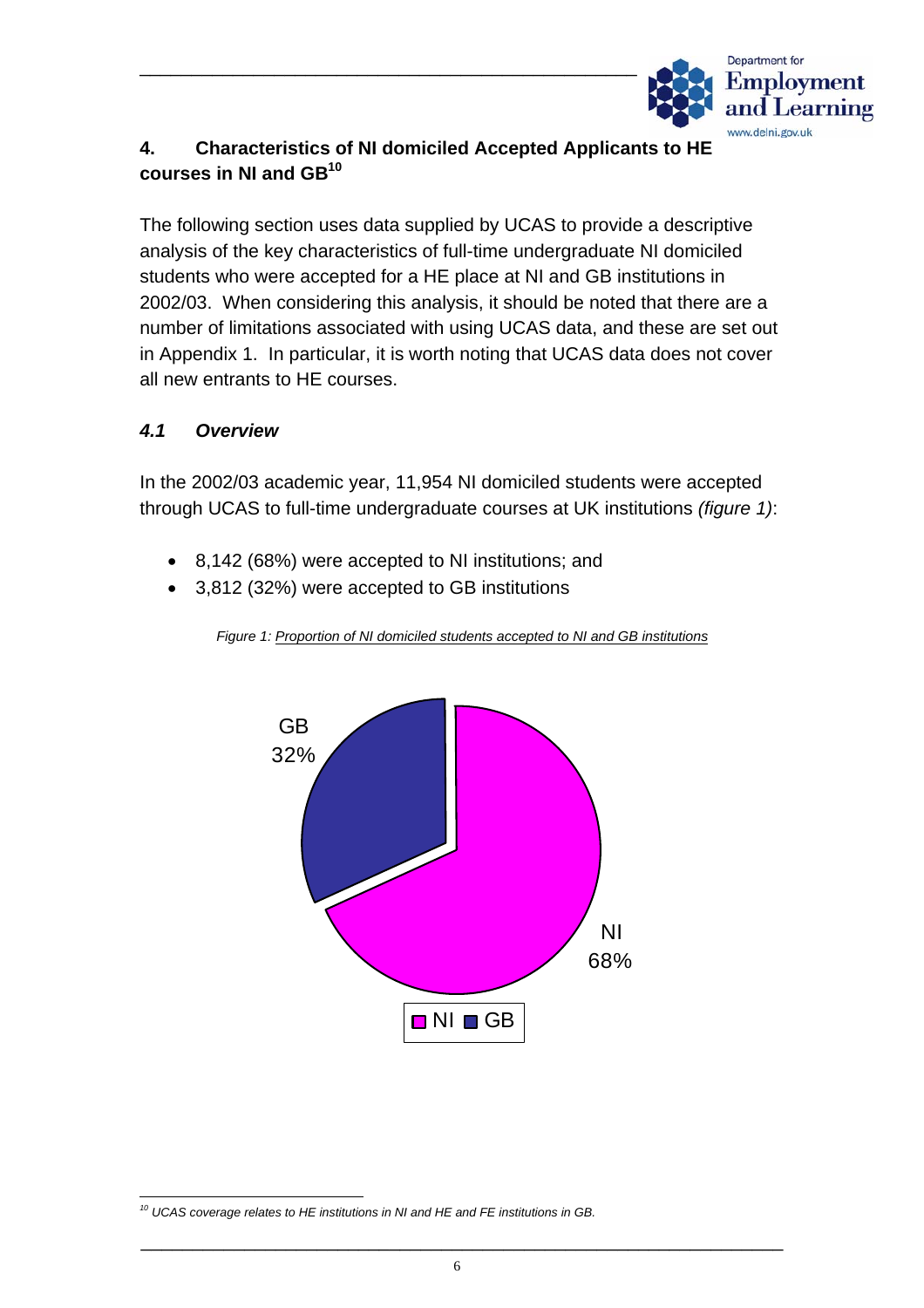

# *4.2 Region of study by age*

An analysis of the age of NI domiciled accepted applicants by region of study shows that *(figure 2)*:

• 88% of those accepted to NI institutions were aged under 21. The equivalent figure for those accepted to GB institutions was 86%.

Of those NI domiciled students accepted to NI institutions, 6% were aged 25 and over, while only 2% of applicants accepted to GB institutions were aged 25 and over.



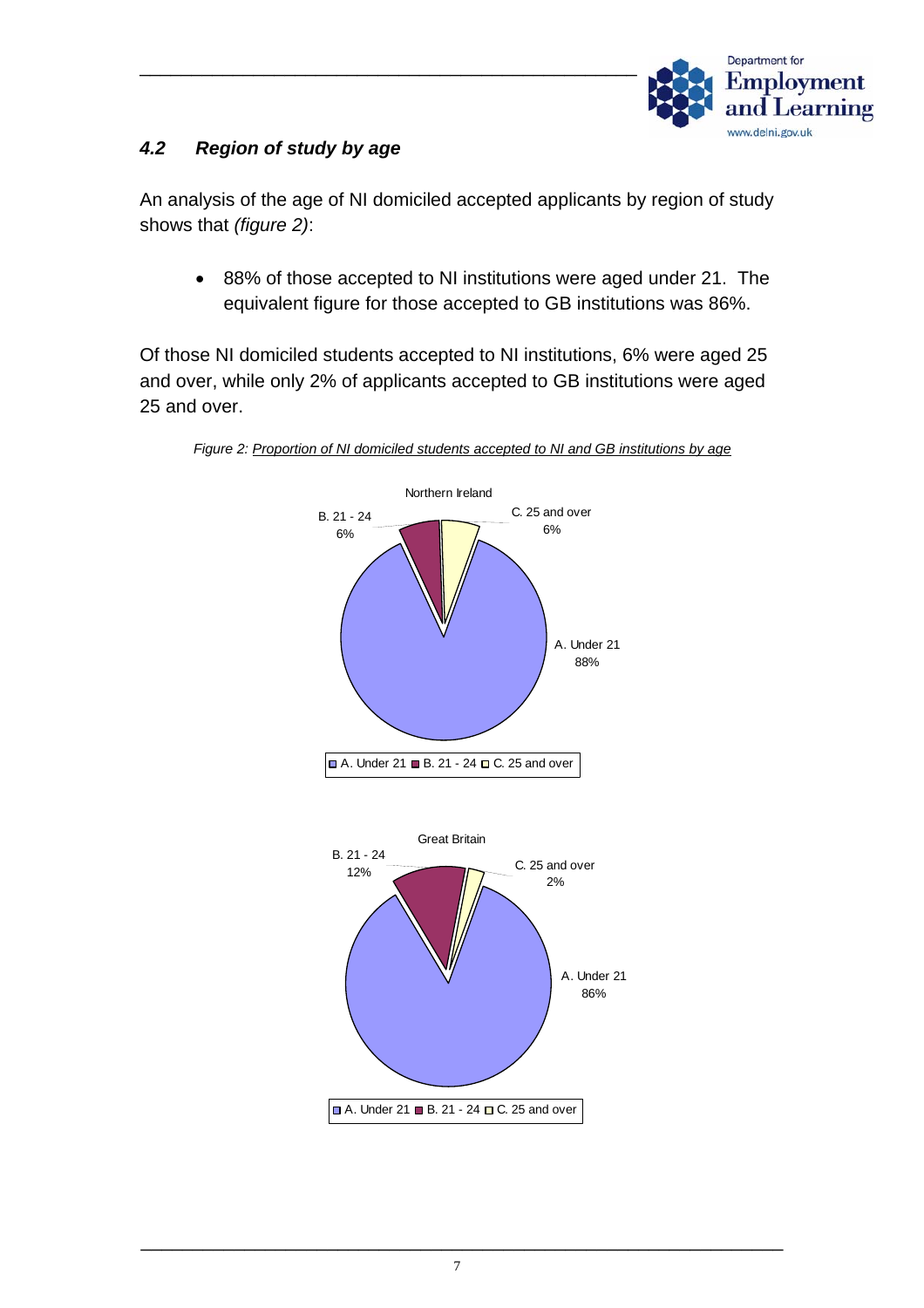

#### *4.3 Region of study by gender*

An analysis of the gender of NI domiciled accepted applicants by region of study shows that *(figure 3)*:

• females accounted for 57% of accepted applicants to NI institutions and 55% of accepted applicants to GB institutions.





# *4.4 Region of study by average tariff score [11,](#page-9-0) [12](#page-9-1) and gender*

An analysis of NI domiciled accepted applicants by average tariff score and gender shows that *(figure 4)*:

• on average females were accepted for places at institutions in both NI and GB with higher tariff scores than males.



*Figure 4: Proportion of NI domiciled accepted applicants by gender and region of study*

<span id="page-9-1"></span><span id="page-9-0"></span>*<sup>11</sup> The UCAS tariff was first introduced for the 2002/03 student entry. The tariff establishes agreed equivalences between different types of qualifications and reports achievement for entry to higher education in a numerical format. This allows comparisons between applicants with different types and volumes of achievement. 12 Those students recorded as having zero tariff are excluded from this calculation.*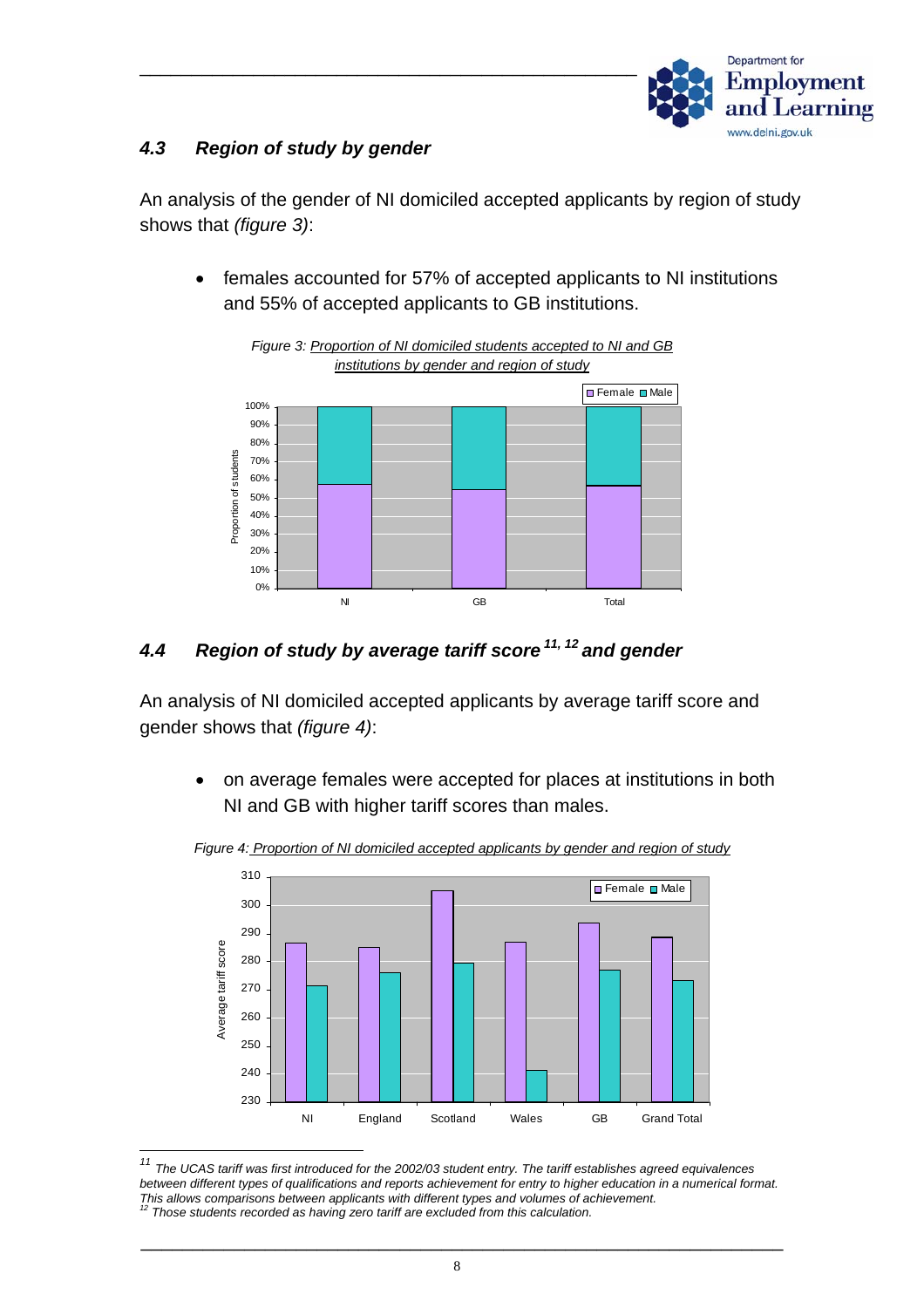

It is also worth noting that the average tariff score of NI domiciled students accepted to NI institutions was 280 points, while the average score of those accepted to GB institutions was 286. In addition, the average tariff score of NI domiciled applicants accepted to Scottish institutions was higher (294) than held by those accepted to institutions in any other region.

## *4.5 Region of study by tariff score[13,](#page-10-0) [14](#page-10-1)*

An analysis of the tariff score of NI domiciled accepted applicants by region of study shows that *(figure 5)*:

• a greater proportion of those accepted to GB institutions had scored either "low"<sup>15</sup> or "high"<sup>16</sup> tariff points compared to those that remained in NI.

Of those NI domiciled students accepted to GB institutions, 17% had achieved 179 points or less compared with 12% who had achieved similar scores and stayed in NI. Similarly, 31% of NI domiciled students accepted to GB institutions had achieved 360 points or higher compared with 23% who had achieved a similar score and studied at an NI institution. A higher proportion of those accepted to NI institutions (65%) than accepted to GB institutions  $(53%)$  had achieved "mid-range" scores<sup>17</sup>.



*Figure 5: Proportion of NI domiciled students accepted to NI and GB* 

<span id="page-10-1"></span>

<span id="page-10-0"></span><sup>&</sup>lt;sup>13</sup> For example, A level tariff allocation A= 120, B=100, C=80, D=60, E=40.<br><sup>14</sup> Those students recorded as having zero tariff are excluded from this calculation.<br><sup>15</sup> A "low" tariff score, in this instance, is defined a

<span id="page-10-2"></span>

<span id="page-10-3"></span>

<span id="page-10-4"></span>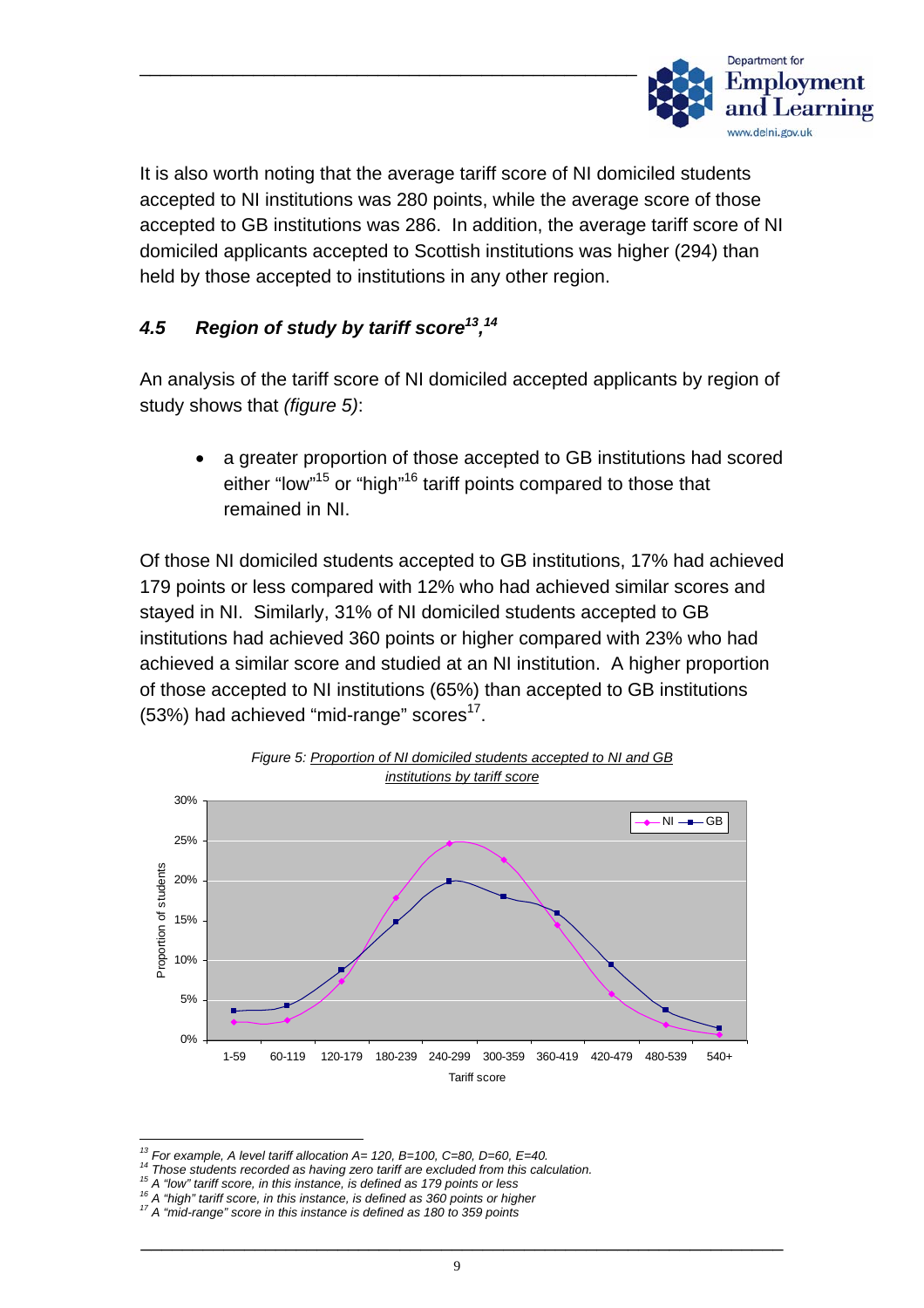

#### *4.6 Region of study by home postcode area*

An analysis of the home postcode areas<sup>18</sup> of NI domiciled accepted applicants shows *(figure 6)* that 68% of those from Londonderry were accepted for a place at a NI institution with the equivalent figures for Belfast and "other" NI regions being similar at 67% and 70% respectively. However, only 61% of those from the Coleraine area remained in NI to study.



# *4.7 Region of study by subject type*

An analysis of the subjects studied<sup>19</sup> by region of study shows that *(figure 7)* Business and Administrative Studies and Subjects Allied to Medicine had the highest number of enrolments in both NI and GB institutions. Subject areas such as Technologies, Veterinary Sciences & Agriculture and Related Studies had the lowest number of enrolments.



Considering further the issue of subject choice, there are some notable differences between the proportion of NI domiciled applicants accepted to NI

<span id="page-11-1"></span><span id="page-11-0"></span><sup>&</sup>lt;sup>18</sup> Information on postcodes has been supplied by UCAS in 4 categories: Belfast, Coleraine, Londonderry & other NI.<br><sup>19</sup> Excluding combined subject areas.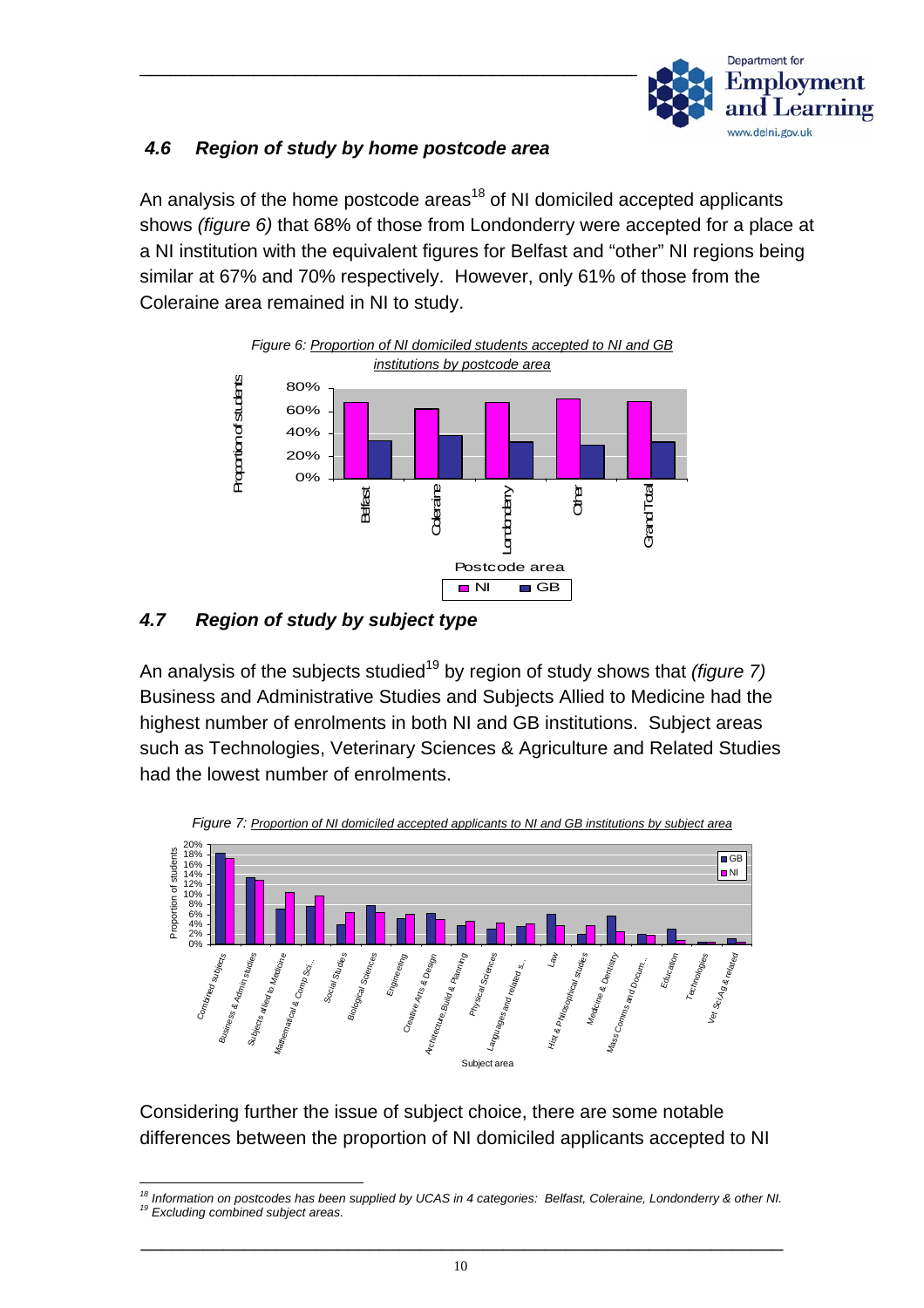

institutions and the proportion of NI domiciled applicants accepted to GB institutions. The chart below *(figure 8)* sets out the percentage point difference between the proportion of students in NI and the proportion in GB by subject area. To the left of the chart are those subject areas which were more heavily represented in NI than GB, while to the right of the chart are the subject areas which were more heavily represented in GB than in NI.



It is worth noting that there may be specific reasons for the differences in the uneven representation of courses between NI and GB. Examples include:

- the non-availability of veterinary science courses in NI;
- $\bullet$ the relationship between the local health trusts and nursing courses in NI may have resulted in higher participation on nursing courses in NI; and
- the "golden hello" incentive system for recruiting teachers in England and Wales may have resulted in a higher proportion of students undertaking teaching courses in these regions.

An analysis of the average tariff score<sup>20</sup> of NI domiciled accepted applicants for the subject areas at either end of the above chart is interesting *(figure 9).* It shows that in subject areas where a region had a higher proportion of accepted applicants, that region also tended to have accepted those students with lower average tariff scores:

<span id="page-12-0"></span> $\overline{a}$ *20 For example, A level tariff allocation - A= 120, B=100, C=80, D=60, E=40.*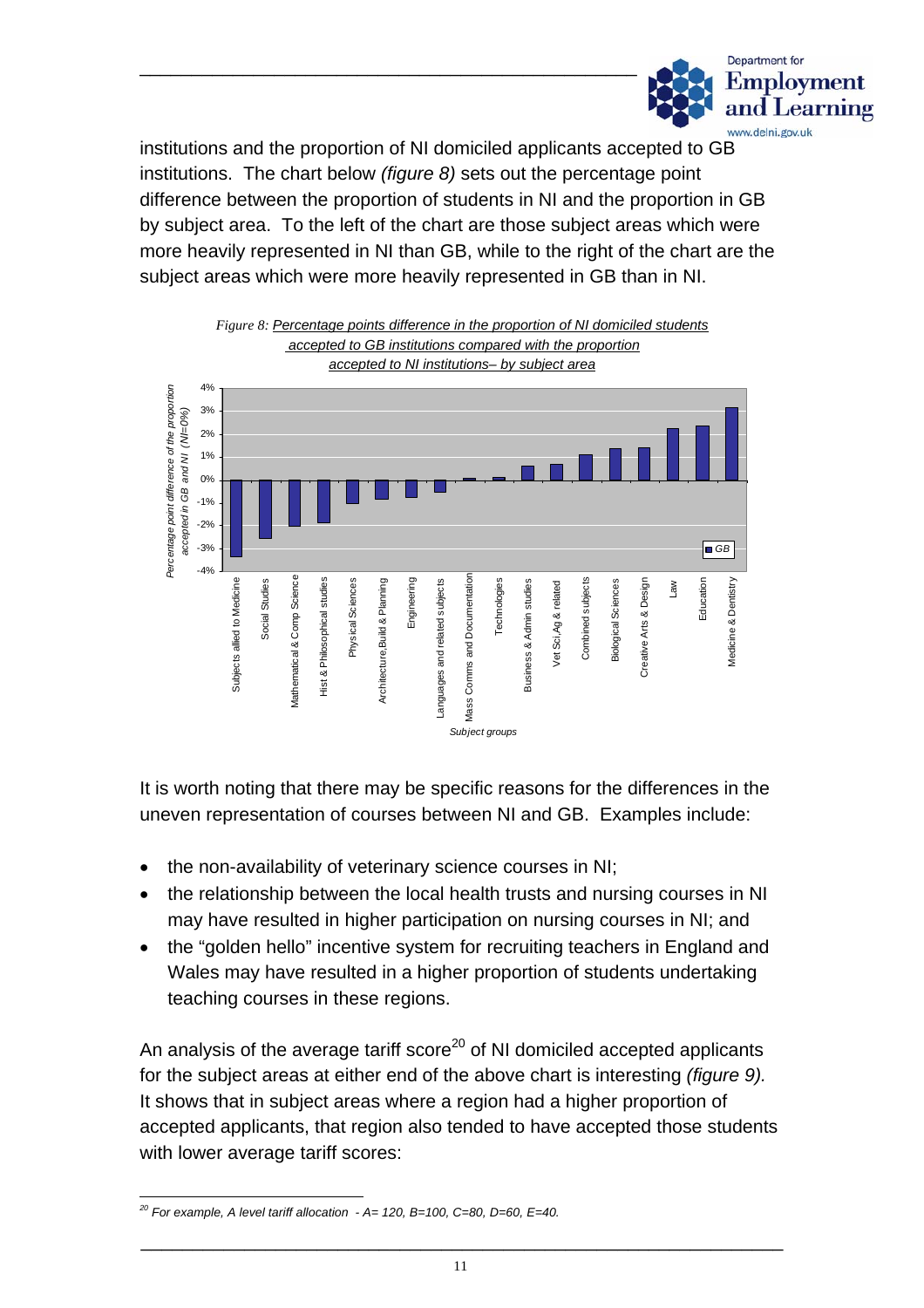

- Out of the 6 subject areas which were most heavily represented in NI (i.e. those to the left of the chart), only in the subjects allied to medicine subject group was the average tariff score $21$  of students accepted to NI institutions higher than for those accepted to GB institutions; and
- Out of the 6 subject areas which were least heavily represented in NI (i.e. those to the right of the chart), only in the creative arts and design subject area was the average tariff score of students accepted to NI institutions lower than for those accepted to GB institutions.



*Figure 9: Average tariff score of NI domiciled accepted applicants by subject area and region*

# **4.8 Region of study by Socio-Economic Classification (SEC)[22,](#page-13-1)[23](#page-13-2)**

An analysis of SEC<sup>24</sup> by region of study shows that *(table 3 & figure 10)*:

• while 24% of all NI domiciled accepted applicants were from the lower SEC groups, 26% of NI domiciled accepted applicants to NI institutions and 19.5% accepted to GB institutions were from these groups.

(Conversely, 39% of applicants accepted at NI institutions were from the upper SEC group, compared to 52% accepted to GB institutions.)

The following table and chart provides more detail on the SEC group of NI domiciled accepted applicants by region of study.

<span id="page-13-0"></span>*<sup>21</sup> Those students recorded as having zero tariff are excluded from this calculation.*

<span id="page-13-1"></span>*<sup>22</sup> The Socio-Economic Classification (SEC) is the revised occupationally-based socio-economic classification* 

<span id="page-13-3"></span><span id="page-13-2"></span> $^{23}$  Those students declared as unknown in the SEC have been excluded from any analysis.<br> $^{24}$  To assist with analysis, the SEC groups have been split, in some cases, into three categories: Upper, middle and *lower. This approach can be assumed to involve some type of hierarchy, which cannot be assumed with the 7 category approach (source: http://www.statistics.gov.uk/methods\_quality/ns\_sec/downloads/NS-SEC-USER-VER1- 2.pdf).*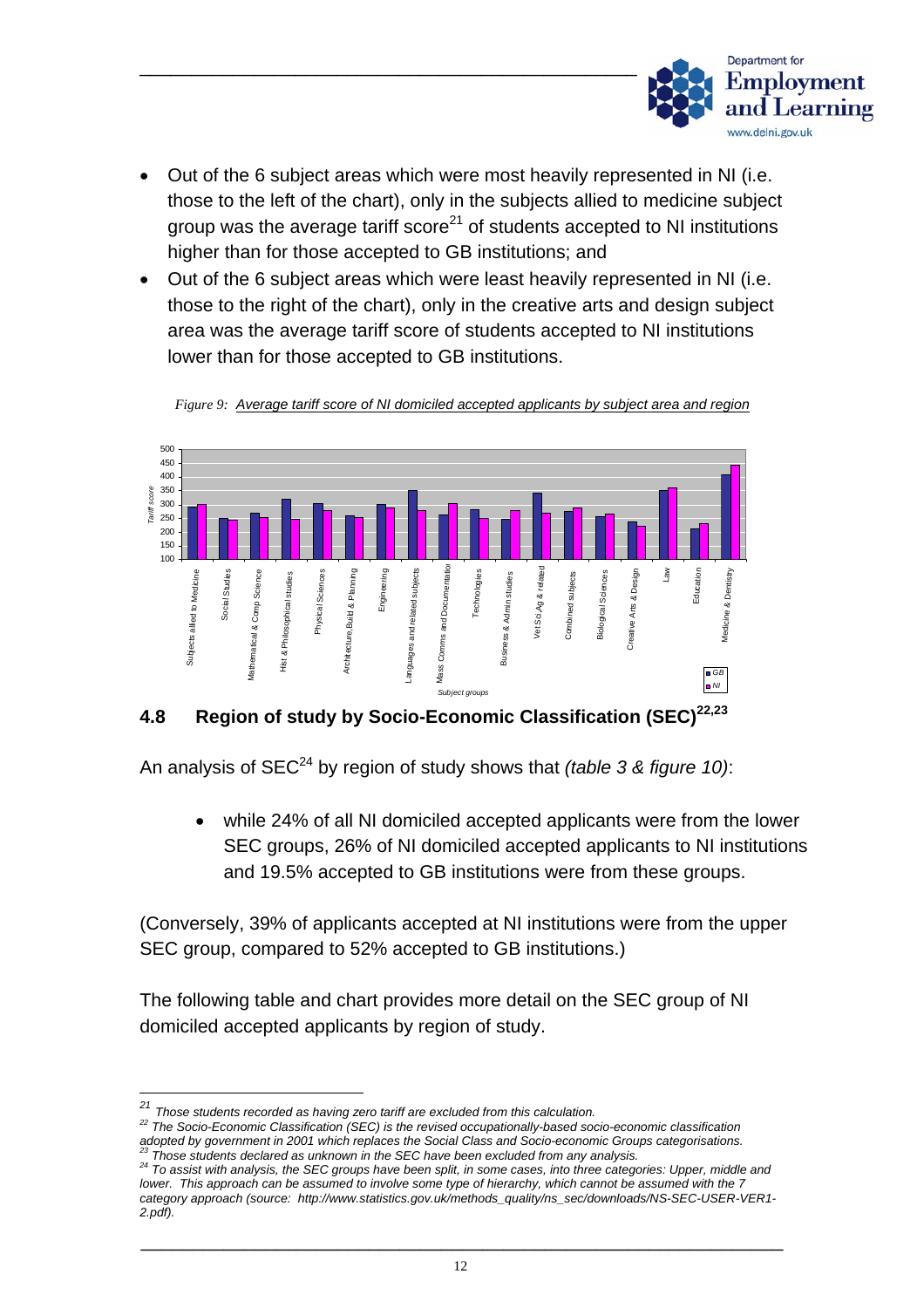

|                                                |            | <b>Region of study</b> |           |                    |
|------------------------------------------------|------------|------------------------|-----------|--------------------|
| <b>SEC</b>                                     |            | <b>NI</b>              | <b>GB</b> | <b>Grand Total</b> |
| Higher managerial and professional occupations | <b>Nos</b> | 812                    | 662       | 1,474              |
|                                                | %age       | 11.58%                 | 20.48%    | 14.39%             |
| Lower managerial and professional occupations  | <b>Nos</b> | 1,954                  | 1,022     | 2,976              |
|                                                | %age       | 27.87%                 | 31.61%    | 29.05%             |
| <b>UPPER SEC group</b>                         | <b>Nos</b> | 2,766                  | 1,684     | 4,450              |
|                                                | %age       | 39.46%                 | 52.09%    | 43.44%             |
| Intermediate occupations                       | <b>Nos</b> | 1,287                  | 567       | 1,854              |
|                                                | %age       | 18.36%                 | 17.54%    | 18.10%             |
| Small employers and own account workers        | <b>Nos</b> | 1.130                  | 353       | 1,483              |
|                                                | %age       | 16.12%                 | 10.92%    | 14.48%             |
| <b>MIDDLE SEC group</b>                        | <b>Nos</b> | 2.417                  | 920       | 3.337              |
|                                                | %age       | 34.48%                 | 28.46%    | 32.58%             |
| Lower supervisory and technical occupations    | <b>Nos</b> | 426                    | 150       | 576                |
|                                                | %age       | 6.08%                  | 4.64%     | 5.62%              |
| Routine occupations                            | <b>Nos</b> | 589                    | 172       | 761                |
|                                                | %age       | 8.40%                  | 5.32%     | 7.43%              |
| Semi-routine occupations                       | <b>Nos</b> | 812                    | 307       | 1,119              |
|                                                | %age       | 11.58%                 | 9.50%     | 10.92%             |
| <b>LOWER SEC group</b>                         | <b>Nos</b> | 1,827                  | 629       | 2,456              |
|                                                | %age       | 26.06%                 | 19.46%    | 23.98%             |
| <b>GRAND TOTAL</b>                             | <b>Nos</b> | 7,010                  | 3,233     | 10,243             |
|                                                | %age       | 100.00%                | 100.00%   | 100.00%            |

*Table 3: Number (proportion) of NI domiciled accepted applicants to NI and GB institutions by SEC*

*Excludes 1711 students whose SEC classification is unknown* 



*Figure 10: Proportion of NI domiciled accepted applicants to NI and GB institutions by SEC*

# *4.9 Region of study by SEC and average tariff [25,](#page-14-0)[26](#page-14-1) score*

An analysis of SEC by average tariff score and region of study shows that *(figure 11)*:

• the average tariff score of those NI domiciled accepted applicants in the upper two SEC groups was higher for those accepted to GB

<span id="page-14-0"></span>*25For example, A level tariff allocation - A= 120, B=100, C=80, D=60, E=40. 26 Those students recorded as having zero tariff are excluded from this calculation.* 

<span id="page-14-1"></span>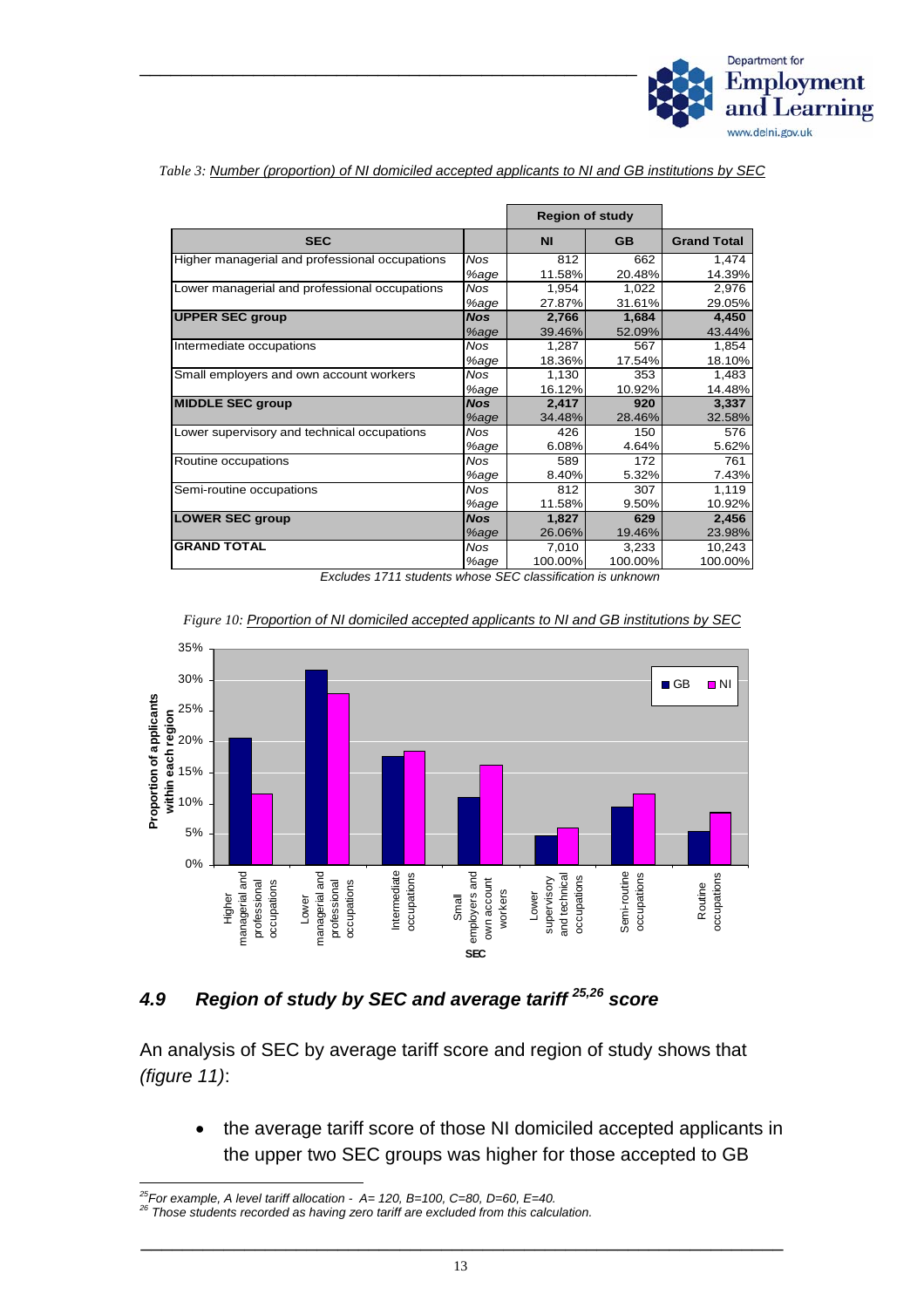

institutions than NI institutions, while in the remaining SEC groups the average tariff score was higher for those accepted to NI institutions.



*Figure 11: Average tariff score of NI domiciled accepted applicants by SEC and region of study*

#### *4.10 SEC by tariff scor[e27](#page-15-0)*

An analysis of the grouped SEC of NI domiciled accepted applicants by tariff scores shows that *(figure 12)*:

• a higher proportion of those applicants from the lower and middle SEC groups<sup>28</sup> held 299 or less points than the upper SEC group<sup>24</sup>. Conversely, a higher proportion of those applicants from the upper SEC group held 360 or more points than the middle and lower SEC groups.



*Figure 12: Proportion of NI domiciled accepted applicants by SEC by tariff score*

<span id="page-15-0"></span>*27 Those students recorded as having zero tariff are excluded from this calculation. 28 See para 4.8 for detail on lower, middle and upper SEC groups* 

<span id="page-15-1"></span>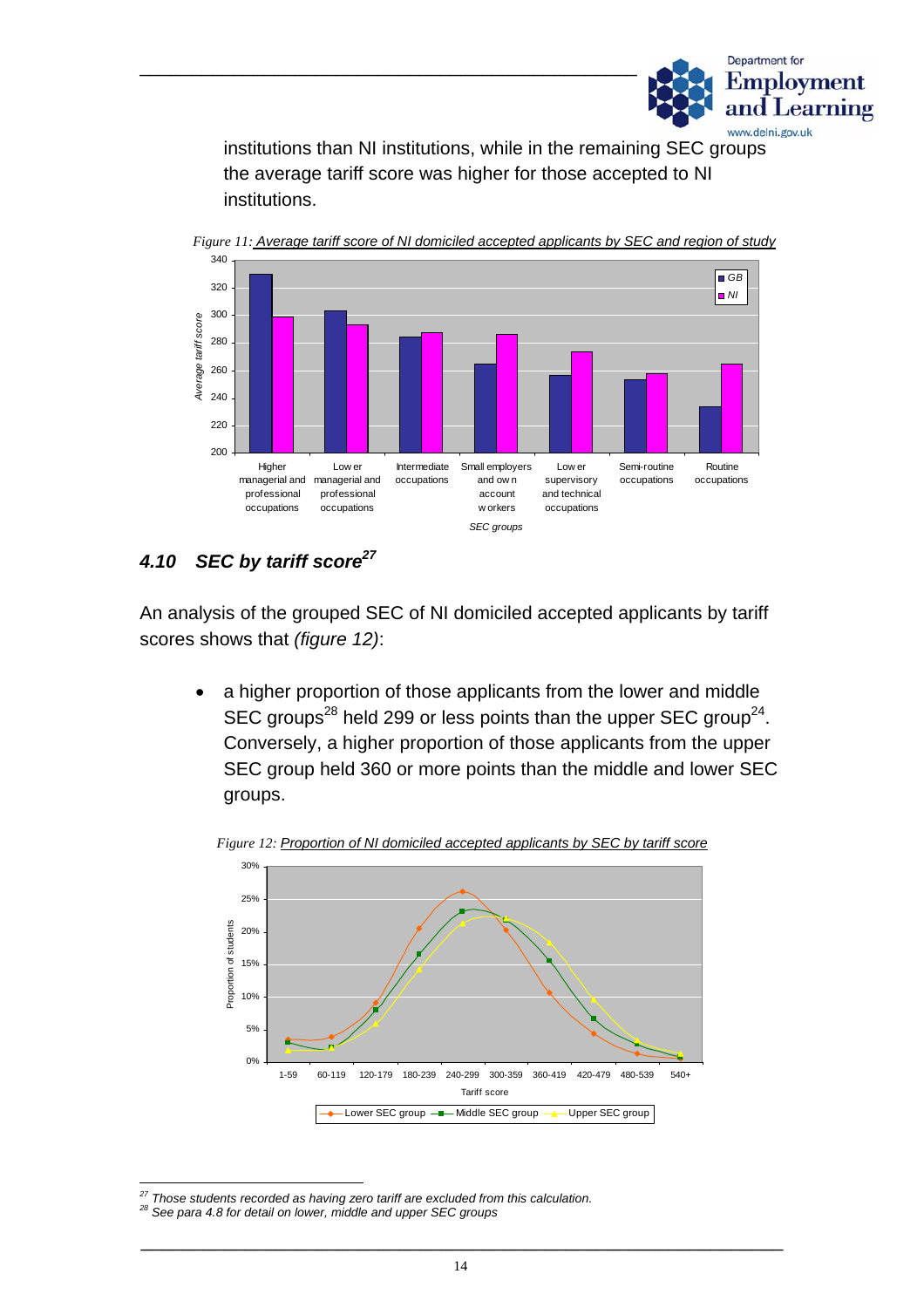

#### **5. Locational choices of accepted applicants**

#### *5.1 Introduction*

Using data about accepted applicants' firm, insurance and clearing choices, as revealed on their UCAS form, this section considers applicants' choices and examines whether students were accepted for an HE place in their "preferred region" or "reserve region". These terms are used throughout the rest of this paper and are defined as:

|                                  | Accepted Preferred Region - a student successful in attaining an<br>HE place in their $1st$ [firm] choice<br>region of study (whether that be in<br>NI or GB). |
|----------------------------------|----------------------------------------------------------------------------------------------------------------------------------------------------------------|
| <b>Accepted Reserve Region -</b> | a student whose accepted region of<br>study was different from their 1st<br>[firm] choice region of study.                                                     |

The terms preferred or reserve should not be interpreted as necessarily meaning that a student did or did not wish to study in a particular region as there are influences and factors that affect students' decisions which could not be incorporated into the analysis. Some of these influences and factors are identified below and any analysis undertaken in this section should be viewed in this context. The actual methodology adopted for assigning whether a student obtained their preferred or reserve choice of region is identified in Appendix 2.

# *Limitations of methodology*

There are some limitations associated with the methodology adopted for categorising students as obtaining their preferred or reserve region of study.

In some cases students did not make either a firm or insurance choice but obtained a HE place via the UCAS clearing system. These applicants, which account for around 4% of students, have been excluded from the detailed analysis.

A limitation arises from the possibility that students might not secure any offers from HE institutions in the region where they wanted to study. For example, during the UCAS application process, a student can normally make up to six choices for university courses but subsequently can only choose one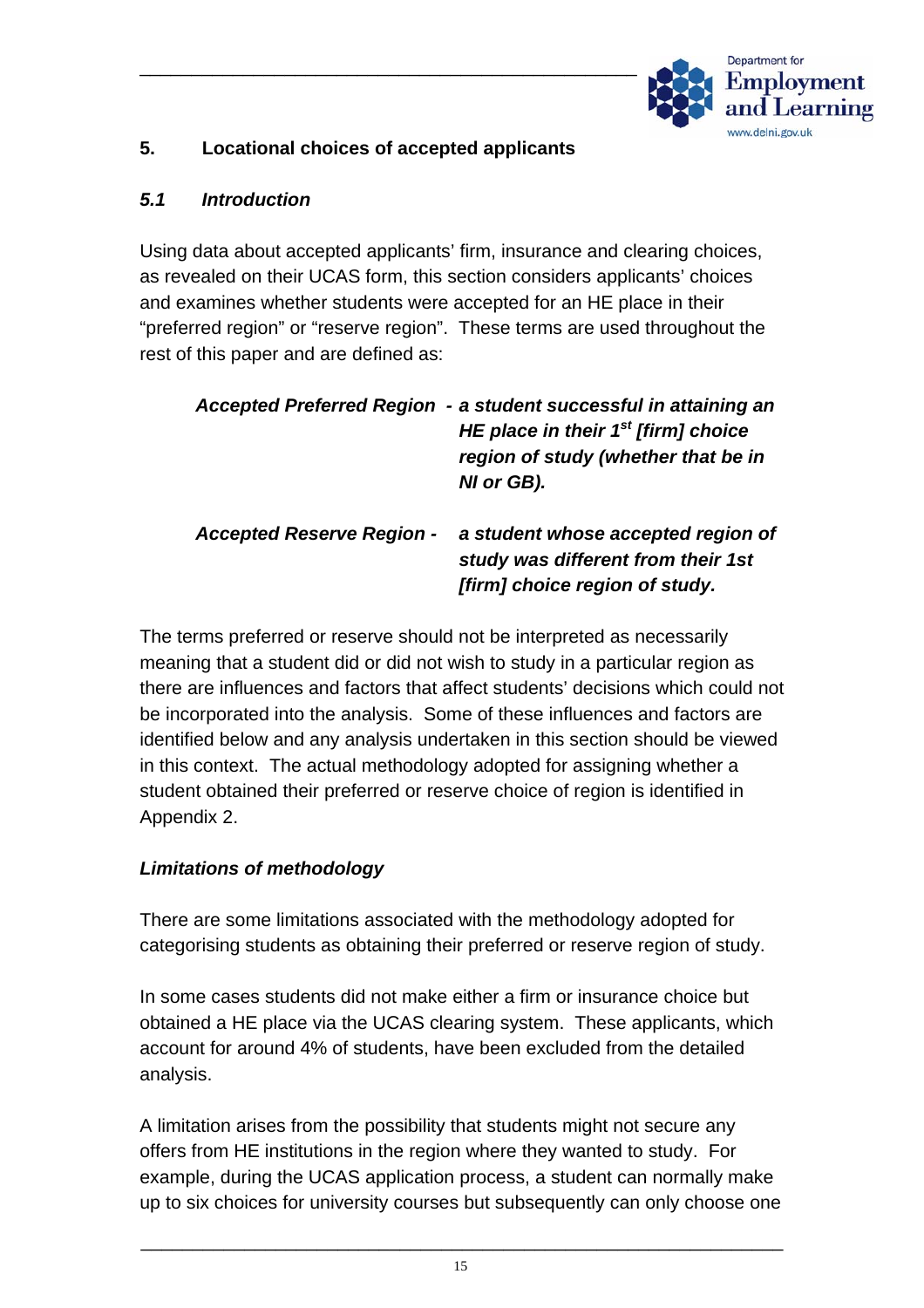

firm and one insurance offer. If a student was interested in a particular course which was offered at both NI and GB institutions, but primarily wished to study in NI, to keep their options open, the student may have applied for the course in both regions. However, if only GB institutions made offers, which the student subsequently selected as their firm and insurance choices, the methodology adopted in this analysis would only recognise GB as the preferred choice of region. To address this issue, the Department is currently exploring whether UCAS data can be used to estimate the magnitude of this potential categorisation bias.

It is also not possible to take into consideration influences upon students prior to them choosing where and what to study. Examples of these include finance, attitude to NI, peer pressure, family traditions, perception that it is easier to get accepted on a course in a particular region or that the perceived prestige of some HE institutions in a particular region is higher. By way of illustration, an applicant may wish to leave NI to study at a GB institution but may feel that they could not afford financially to do so and, as a result, may apply only to NI institutions. In this analysis, if that student was accepted on a course at a NI institution, they would be categorised as obtaining their preferred region of study, when in fact NI was their reserve region. Alternatively, a student who would have preferred to stay in NI but felt that they were unlikely to attain the tariff<sup>29</sup> score required by a NI institution, may only apply to GB institutions. If they were subsequently accepted at a GB institution, the analysis here would categorise them as obtaining their preferred region, when in fact they obtained their reserve region.

#### *Unfortunately, the UCAS data cannot be used to determine the level of error that unrevealed or hidden preferences could introduce to the analysis. This places a limitation on the robustness of the results.*

<span id="page-17-0"></span>*<sup>29</sup> The UCAS tariff was first introduced for the 2002/03 student entry. The tariff establishes agreed equivalences between different types of qualifications and reports achievement for entry to higher education in a numerical format. This allows comparisons between applicants with different types and volumes of achievement.*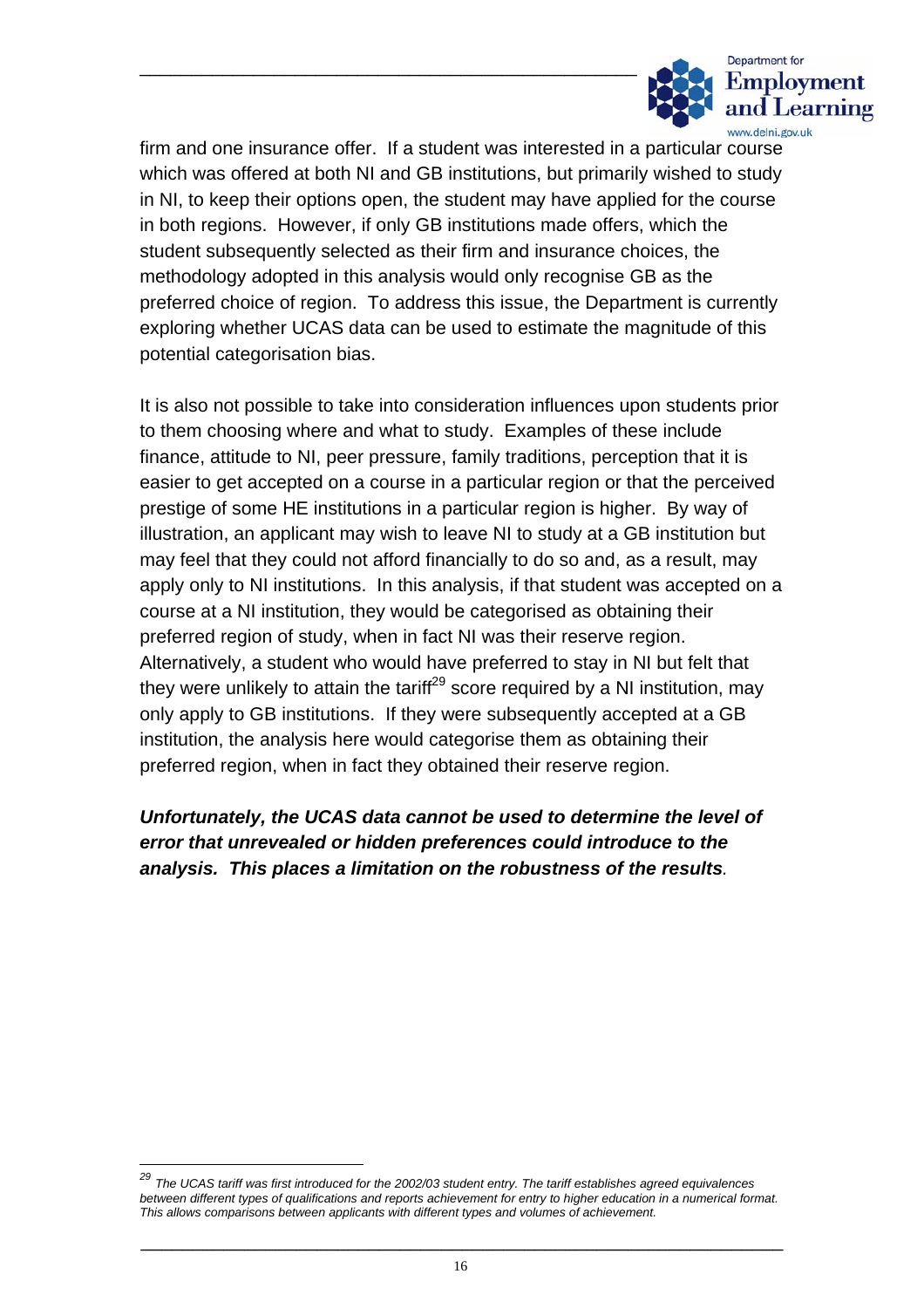

#### **Analysis of regional preferences**

#### *5.2 Applicant choices by region of study*

In the 2002/03 academic year, there were 11,954 NI domiciled accepted applicants to HE courses in the UK, of which:

- 77% had their firm choice accepted;
- 13% had their insurance choice accepted; and
- 10% found a place through clearing

These proportions were broadly similar irrespective of whether the student was accepted to a GB or NI institution.

|                    | <b>GB</b> | %age | <b>NI</b> |      | <b>%age Grand Total</b> | %age |
|--------------------|-----------|------|-----------|------|-------------------------|------|
| Firm               | 2,968     | 78%  | 6,238     | 77%  | 9,206                   | 77%  |
| <b>Insurance</b>   | 388       | 10%  | 1,128     | 14%  | 1,516                   | 13%  |
| <b>Clearing</b>    | 456       | 12%  | 776       | 10%  | 1,232                   | 10%  |
| <b>Grand Total</b> | 3,812     | 100% | 8,142     | 100% | 11,954                  | 100% |

| Table 4: Accepted choices of NI domiciled students by region of study |
|-----------------------------------------------------------------------|
|-----------------------------------------------------------------------|

#### *Appendix 3 provides a brief overview of the UCAS application process.*

An analysis of only the firm choice of region of NI domiciled accepted applicants' compared against their accepted choice of region shows that:

- of the 8,012 applicants whose firm choice was NI in 2002/03, **96%** were accepted at a NI institution; and
- of the 3,427 applicants whose firm choice was a GB institution in 2002/03, **96%** were accepted at a GB institution.

|                                 |              | Firm region of<br>choice |           |                              |
|---------------------------------|--------------|--------------------------|-----------|------------------------------|
|                                 |              | <b>GB</b>                | <b>NI</b> | <b>Grand</b><br><b>Total</b> |
|                                 | <b>GB</b>    | 3,277                    | 334       | 3,611                        |
| Accepted<br>region of<br>choice | %age         | 96%                      | 4%        | 32%                          |
|                                 | <b>NI</b>    | 150                      | 7,678     | 7,828                        |
|                                 | %age         | 4%                       | 96%       | 68%                          |
|                                 | <b>Total</b> | 3,427                    | 8,012     | 11,439                       |
|                                 | %age         | 100%                     | 100%      | 100%                         |

*Table 5: Region of firm choice by region of accepted choice*

*Table excludes 515 students who did not make a firm choice*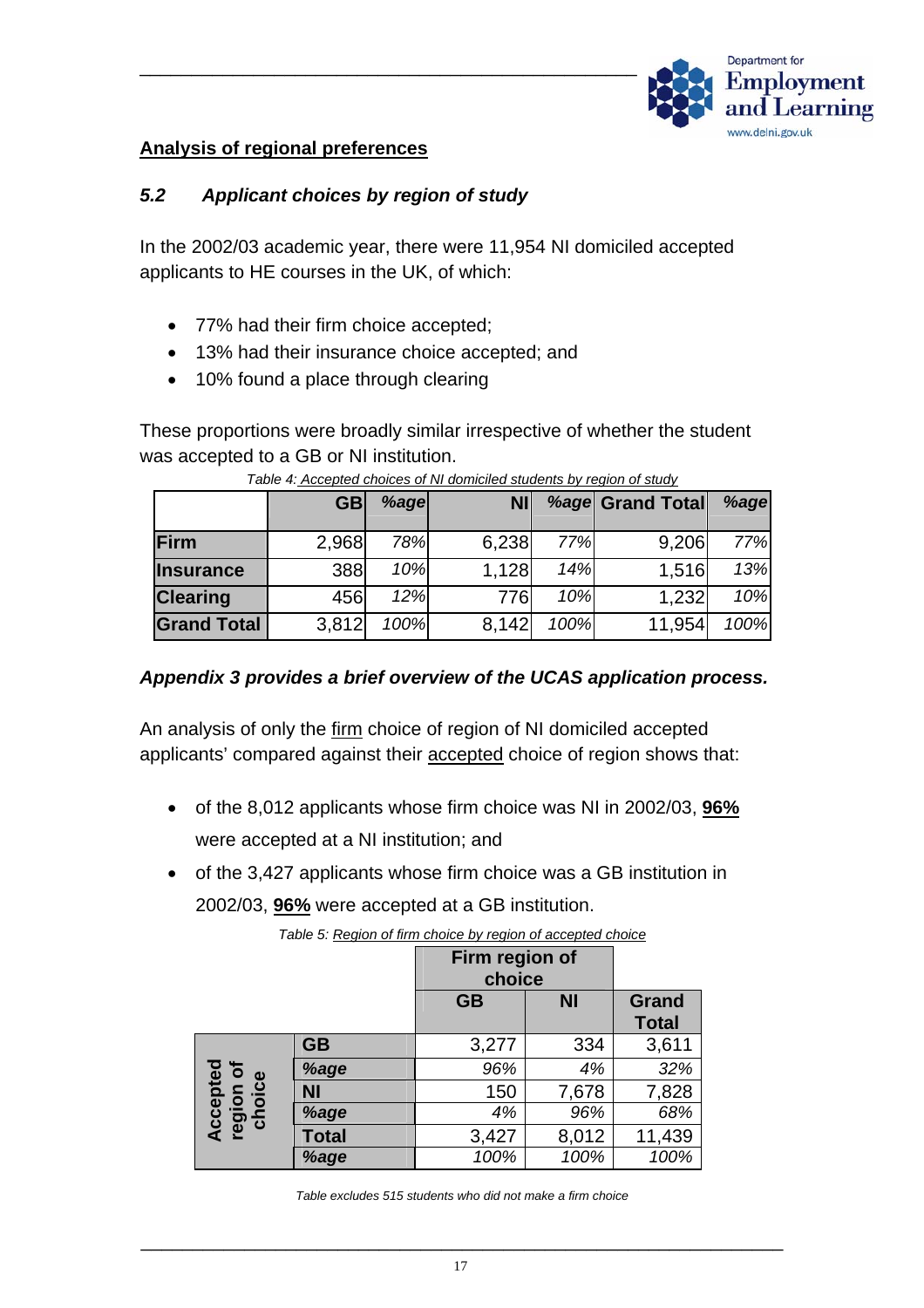

#### *5.3 Categorisation of accepted applicants*

On the basis of the categorisation used in paragraph 5.1, of the 11,439 NI domiciled accepted applicants to UK institutions*[30](#page-19-0) (figure 13)*:

- 95.8% obtained a place in their preferred region (67.1% in NI and 28.6% in GB); and
- 4.2% obtained their reserve region (1.3% in NI and 2.9% in GB).

This analysis suggests that 2.9% of applicants had a preference to study at a NI institution but accepted a place at a GB institution instead. On the other hand 1.3% of applicants had a preference to study at a GB institution but accepted a place at a NI institution instead.



*Figure 13: Proportion of NI domiciled accepted applicants by regional preference* 

|  |  |  |  | Table 6: Proportion and numbers of NI domiciled accepted applicants by regional preference |  |  |  |
|--|--|--|--|--------------------------------------------------------------------------------------------|--|--|--|
|--|--|--|--|--------------------------------------------------------------------------------------------|--|--|--|

| <b>Accepted</b><br><b>Region</b> |      | <b>Accepted</b><br>preferred<br><b>Region - NI</b> | <b>Accepted</b><br>preferred Region   reserve Region  <br><b>GB</b> | Accepted<br><b>NI</b> | Accepted<br>reserve<br><b>Region - GB</b> | <b>Grand Total</b> |
|----------------------------------|------|----------------------------------------------------|---------------------------------------------------------------------|-----------------------|-------------------------------------------|--------------------|
| <b>NI</b>                        | nos. | 7,678                                              |                                                                     | 150                   |                                           | 7,828              |
|                                  | %age | 67.1%                                              |                                                                     | 1.3%                  |                                           | 68.4%              |
| <b>GB</b>                        | nos. |                                                    | 3.277                                                               |                       | 334                                       | 3,611              |
|                                  | %age |                                                    | 28.6%                                                               |                       | 2.9%                                      | 31.6%              |
| Total                            | nos. | 7,678                                              | 3.277                                                               | 150                   | 334                                       | 11,439             |
|                                  | %age | 67.1%                                              | 28.6%                                                               | 1.3%                  | 2.9%                                      | 100.0%             |

*Table excludes 515 students whose preference was unknown [31](#page-19-1)*

<span id="page-19-0"></span>*30 Proportions are based on 11,439 students whose preference could be determined.*

<span id="page-19-1"></span>*<sup>31</sup> The unknown category comprises accepted applicants who did not make any firm or insurance choices but were accepted via the UCAS clearing system. It was therefore not possible to determine their preferences.*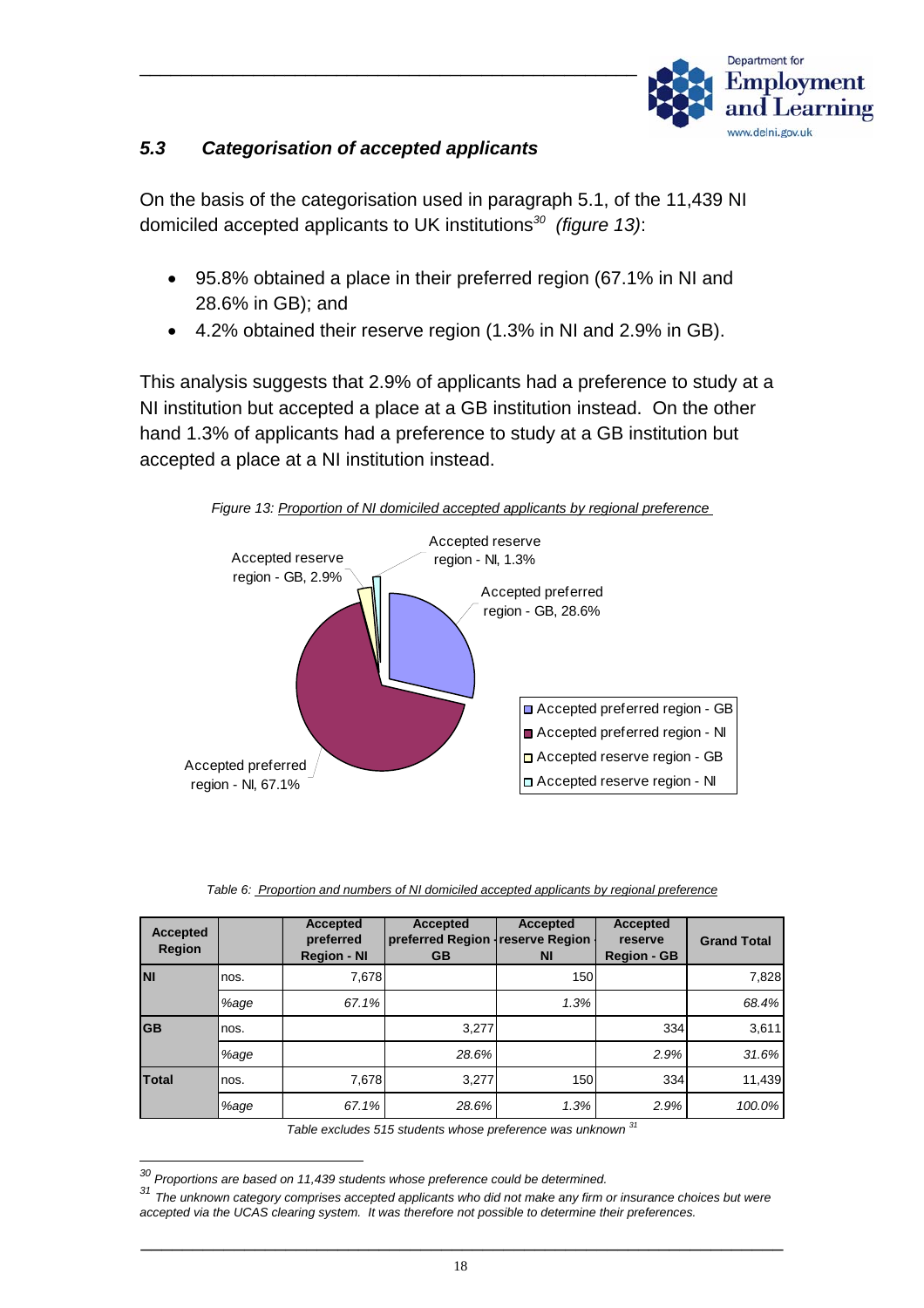

Of those accepted applicants who left NI, 9% were assessed to have taken up a place in their reserve choice of region.

#### *5.4 Regional preference and age*

NI domiciled accepted applicants aged under 21 accounted for 88% of all NI domiciled accepted applicants, but they accounted for 93% and 95% of NI domiciled applicants who accepted their reserve choice of region in GB and NI respectively. *(figure 14)*. In other words, those accepted applicants aged under 21 accounted for a proportionately higher share of students who took a place in their reserve region than those who a place in their preferred region.

Those aged 21 to 24 accounted for a proportionately higher share of those whose preferred region was GB and those aged 25 and over accounted for a proportionately higher share of those whose preferred region was NI.



*Figure 14: Proportion of NI domiciled accepted applicants by regional preference and age*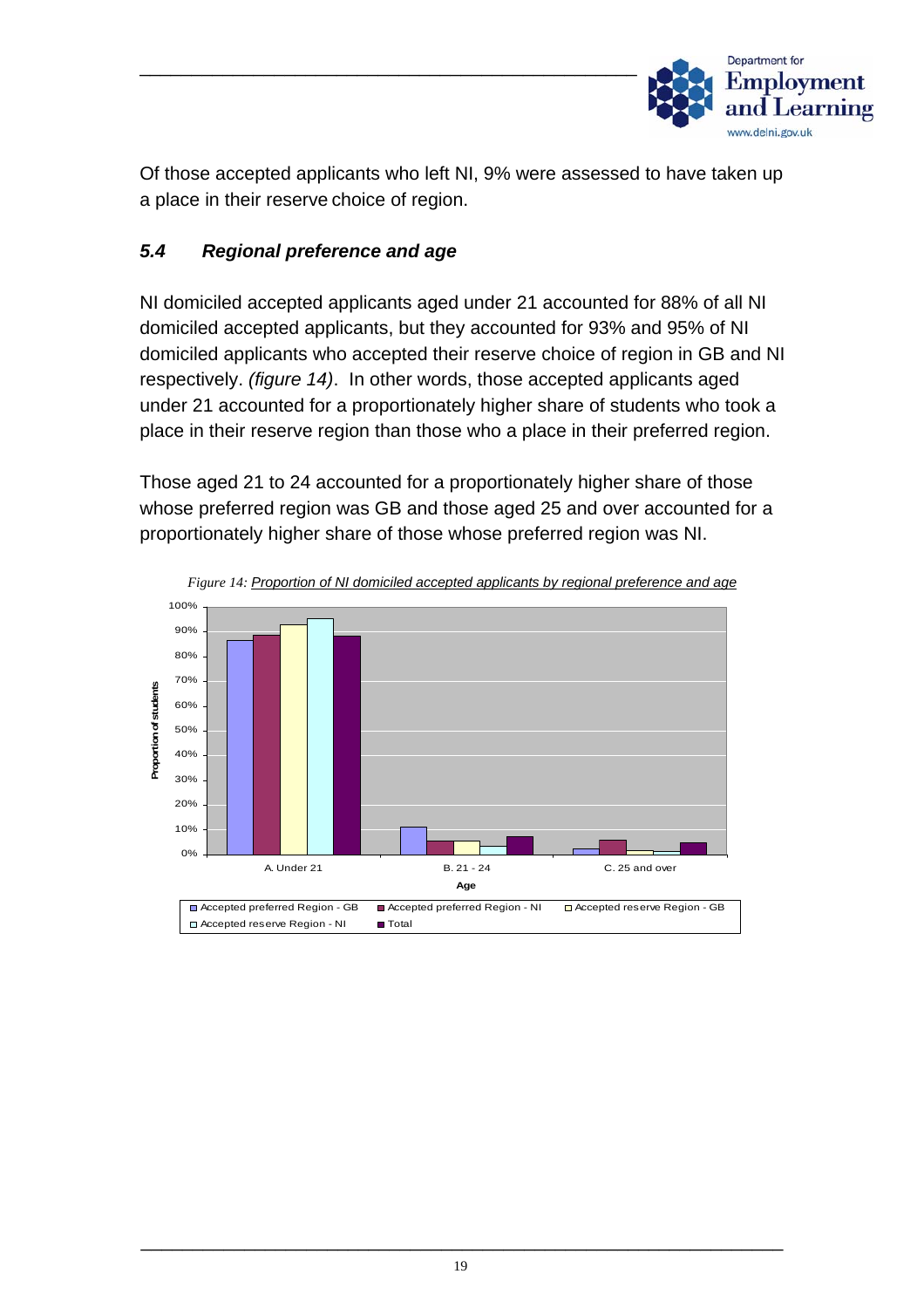

# *5.5 Regional preference and gender*

As previously highlighted, 57% of NI domiciled accepted applicants are female. However, females accounted for a proportionately greater share of those that obtained their preferred choice of region in NI (58%).

Whereas males accounted for 43% of all NI domiciled accepted applicants, they accounted for a proportionately greater share of those that obtained their preferred choice of region in GB (45%) and their reserve choice of region in NI (47%) (i.e. those whose preference was to go to GB but instead took up a place in NI) *(figure 15)*.



# *5.6 Regional preference by average tariff scor[e32](#page-21-0) [33](#page-21-1) [34](#page-21-2) and gender*

In terms of average tariff scores, those NI domiciled applicants accepted to GB institutions on the basis of their preferred choice were the best qualified, irrespective of gender *(figure 16)*. Conversely, those accepted applicants who obtained their reserve choice of region in GB (i.e. their preference was to stay in NI) had the lowest average tariff score by some margin. Overall, female accepted applicants possessed higher average tariff scores than males, across all preferences.

<span id="page-21-0"></span>*<sup>32</sup> The UCAS tariff was first introduced for the 2002/03 student entry. The tariff establishes agreed equivalences between different types of qualifications and reports achievement for entry to higher education in a numerical format. This allows comparisons between applicants with different types and volumes of achievement. <sup>33</sup> Those students recorded as having zero tariff are excluded from this calculation.* 

<span id="page-21-1"></span>

<span id="page-21-2"></span><sup>34</sup> *For example, A level tariff allocation - A= 120, B=100, C=80, D=60, E=40.*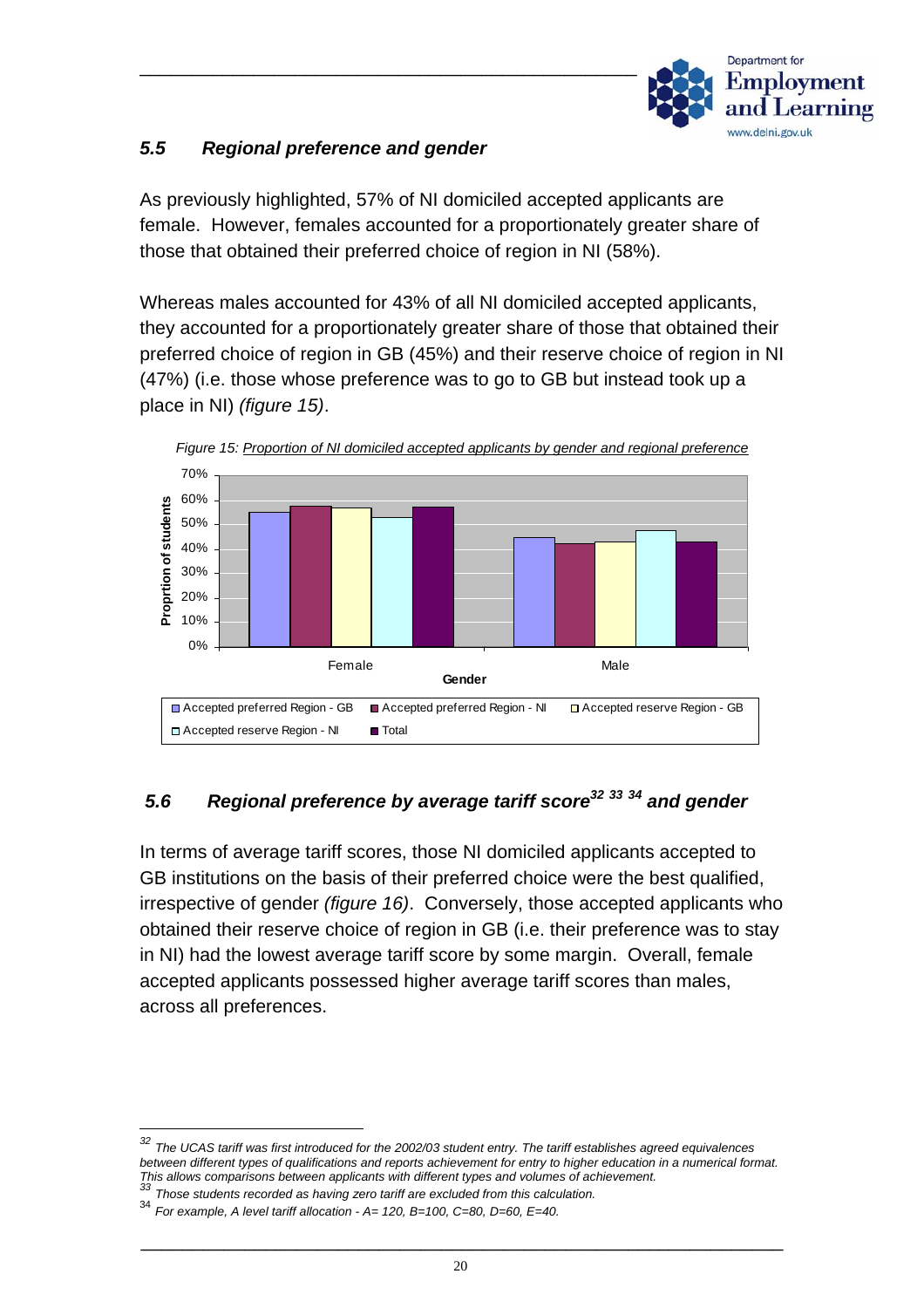



*Figure 16: NI domiciled accepted applicants by gender, average tariff score and regional preference*

#### *5.7 Regional preference and Socio-Economic Classification (SEC)[35](#page-22-0)*

An analysis of the SEC groups shows *(figure 17)* that 24% of NI domiciled accepted applicants were from the lower SEC group. However, this group accounted for 26% of those applicants accepted for a place in NI on the basis of their preferred choice of region (i.e. their revealed preference was to study at a NI institution). Conversely, a lower proportionate share of NI domiciled accepted applicants from the lower SEC group accepted a place in GB irrespective of whether it was on the basis of their preferred (19%) or reserve (24%) choice of region. A lower proportionate share also accepted a place in NI on the basis of their reserve (14%) choice.



*Figure 17: Proportion of NI domiciled accepted applicants by grouped SEC and regional preference*

<span id="page-22-0"></span>*<sup>35</sup> To assist with analysis, the SEC groups have been split, in some cases, into three categories: upper, middle and lower. This approach can be assumed to involve some type of hierarchy, which cannot be assumed with the 7 SEC category approach (source: http://www.statistics.gov.uk/methods\_quality/ns\_sec/downloads/NS-SEC-USER-VER1- 2.pdf).*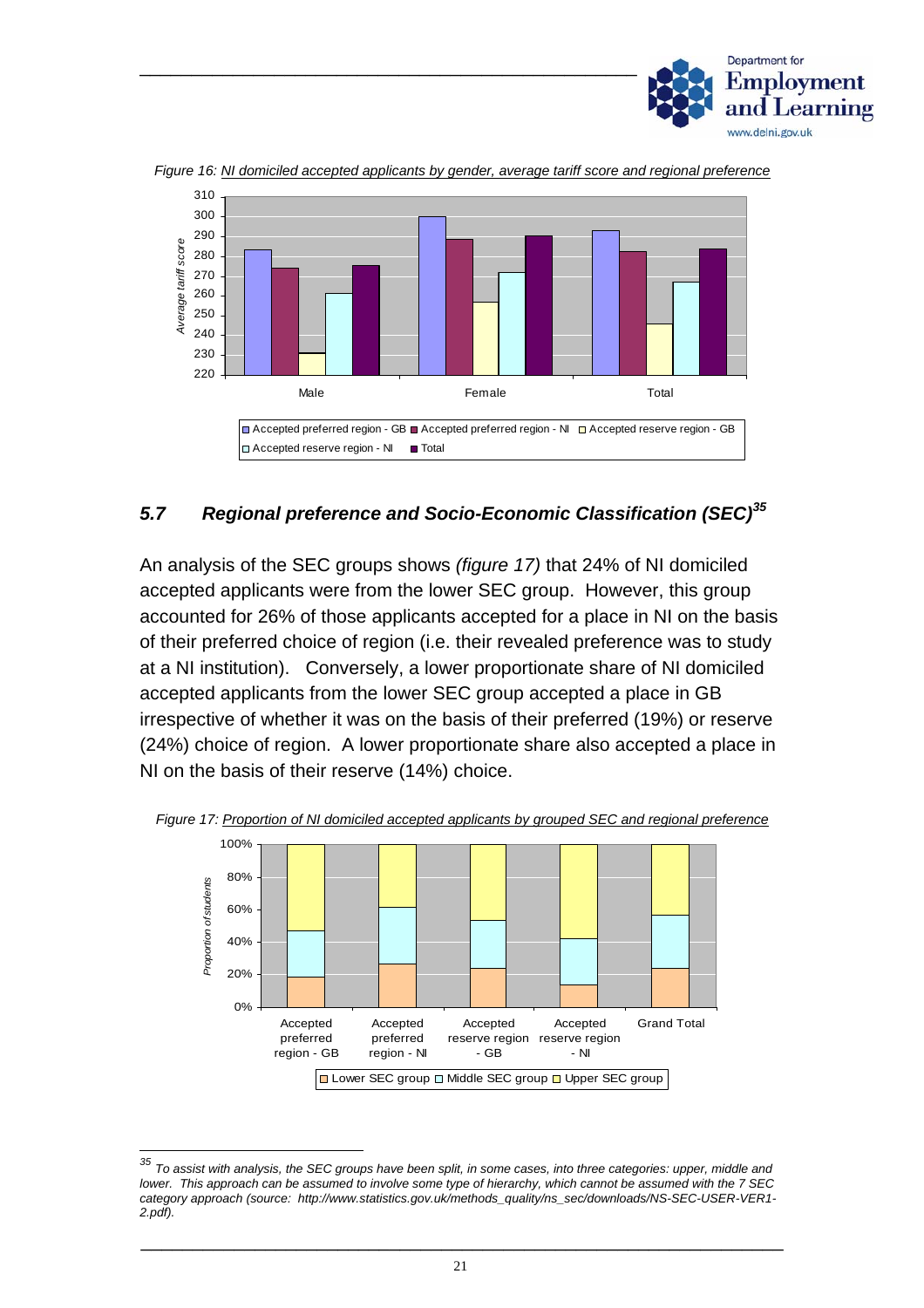

The chart in *figure 18* breaks the analysis down further and presents data at the SEC 7-classification level.

\_\_\_\_\_\_\_\_\_\_\_\_\_\_\_\_\_\_\_\_\_\_\_\_\_\_\_\_\_\_\_\_\_\_\_\_\_\_\_\_\_\_\_\_\_\_\_\_



*Figure 18: Proportion of NI domiciled accepted applicants by SEC and regional preference*

#### *5.8 Regional preference by average tariff score[36](#page-23-0) and SEC*

An analysis of the SEC of NI domiciled accepted applicants by average tariff score shows that *(figure 19)* those from the lower SEC groups tend to possess lower average tariff scores than those from the middle and upper SEC groups and this holds for all regional preference groups except the "accepted reserve region – NI" category (i.e. those whose preference was to go to a GB institution but accepted a place at a NI institution) where the average tariff scores for the lower SEC group were higher than for the upper SEC group.

The average tariff scores of those NI domiciled students whose preference was to stay at an NI institution but who accepted a place in GB was lower than any other preference group.



*Figure 19: Proportion of accepted applicants by SEC, average tariff score and regional preference* 

<span id="page-23-0"></span>*36 Those students recorded as having zero tariff are excluded from this calculation.*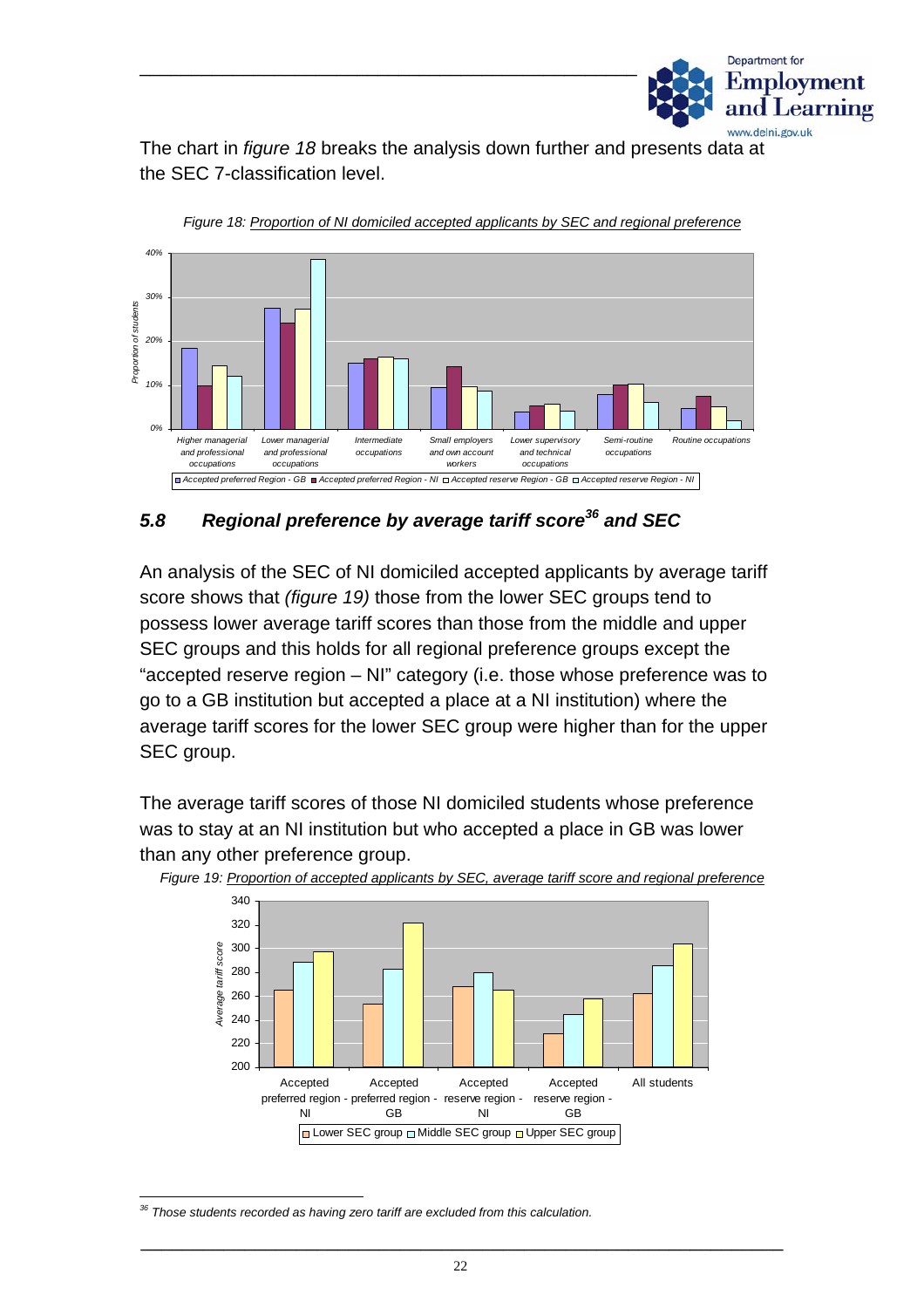

#### *5.9 Comparison with analysis of 1998/99 accepted applicants*

\_\_\_\_\_\_\_\_\_\_\_\_\_\_\_\_\_\_\_\_\_\_\_\_\_\_\_\_\_\_\_\_\_\_\_\_\_\_\_\_\_\_\_\_\_\_\_\_

Comparing the 2002/03 analysis of NI domiciled accepted applicants with a similar analysis of 1998/99 data shows that:

- In 1998/99, 90% (5,785) of accepted applicants whose firm choice was NI were accepted at a NI institution, whereas in 2002/03 this **proportion increased to 96%** (7,678); and
- In 1998/99, 97% (3,301) of accepted applicants whose firm choice was GB were accepted at a GB institution, however in 2002/03 this **proportion decreased slightly to 96%** (3,277).

A comparison of regional preferences of NI domiciled accepted applicants in 1998/99 with the 2002/03 data shows that:

• the proportion of applicants who obtained their preferred choice of region in NI **increased** by 6.5 percentage points, rising from 60.6% in 1998/99 to 67.1% in 2002/03.

In contrast:

• the proportion of NI domiciled applicants who obtained their preferred choice of region in GB **has decreased** by 5.6 percentage points, dropping from 34.3% in 1998/99 to 28.7% in 2002/03.

With regards to those NI domiciled applicants who accepted a place at a GB institution but whose preference would have been a place at a NI institution:

• **in 1998/99 11.5% or 407 of accepted applicants left for GB when their preference would have been a place at a NI institution, compared to 9.2% or 334 accepted applicants in 2002/03.**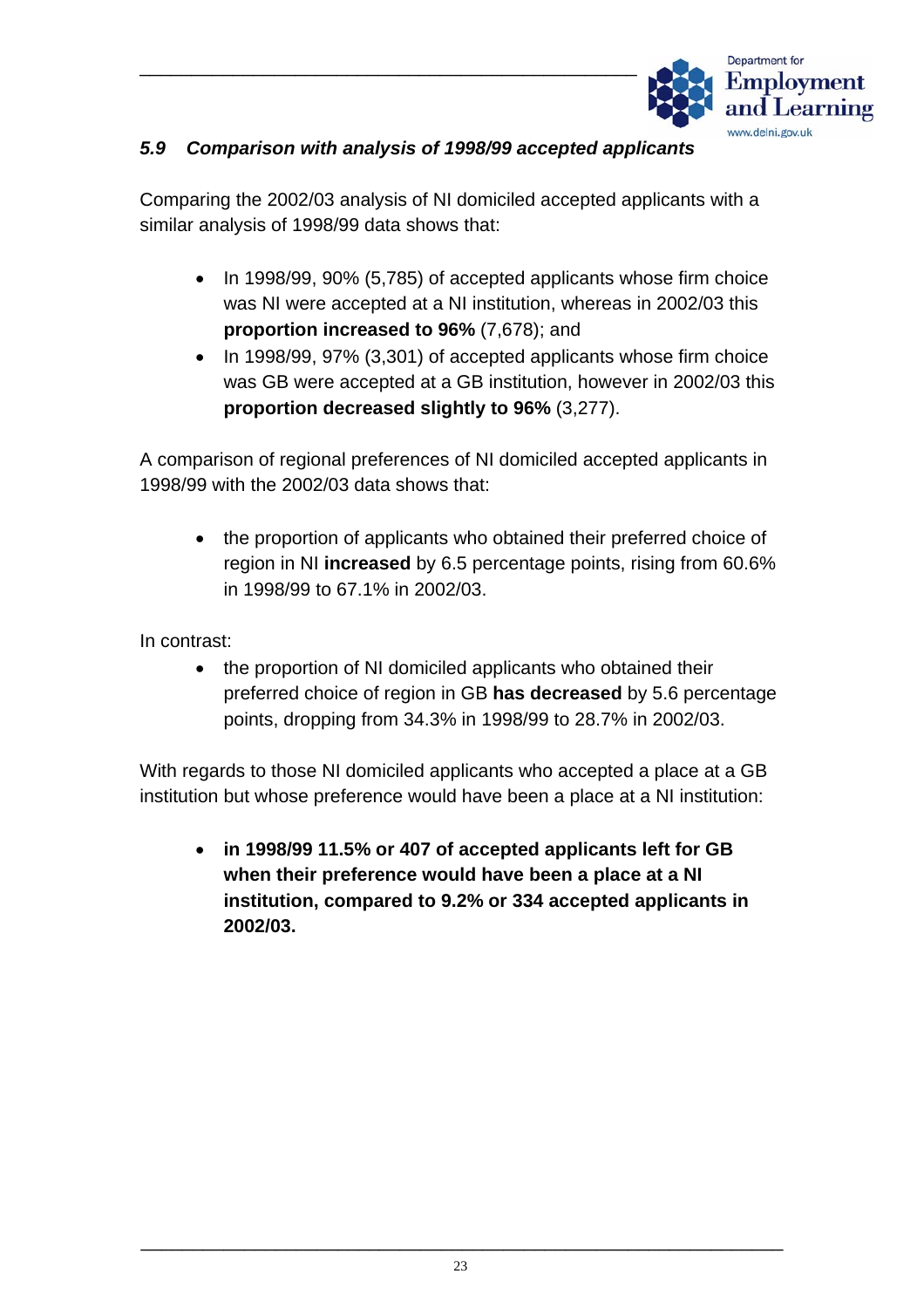

#### *Limitations of UCAS data 2002/03*

#### **UCAS data relates to students who were;**

- new entrants;
- applying for an undergraduate course;
- applying for a full-time course;
- applying for a HE course at mainly UK Higher Education institutions $37$ ; and
- those using UCAS to enrol (According to data from  $HESA^{38}$ , these accounted for approximately 77%<sup>39</sup> of NI domiciled new entrants to HE institutions in the UK in 2002/03).

#### **UCAS data does not include students who were:**

- full-time undergraduate students who have progressed beyond first year
- applying for St Mary's University College (not included until 2003/04 year);
- part-time undergraduate students;
- postgraduate students;
- undertaking a HE course at an NI FE college;
- undertaking a HE course at an institution in the Republic of Ireland; and
- part of the 23%<sup>40</sup> of students who bypass the UCAS process and enrol directly on a HE course at a UK HE institution.

<span id="page-25-0"></span>

<span id="page-25-1"></span>

<span id="page-25-3"></span><span id="page-25-2"></span>

<sup>&</sup>lt;sup>37</sup> HE courses at NI FE colleges are not part of the UCAS process.<br><sup>38</sup> Higher Education Statistics Agency.<br><sup>39</sup> This coverage relates to HE institutions in NI and FE & HE institutions in GB.<br><sup>40</sup> An analysis of the 23% o *students were required by an institute to enrol on courses directly. Of those students not using UCAS and not enrolling directly at a institution's request, analysis shows that no common student characteristics could be found.*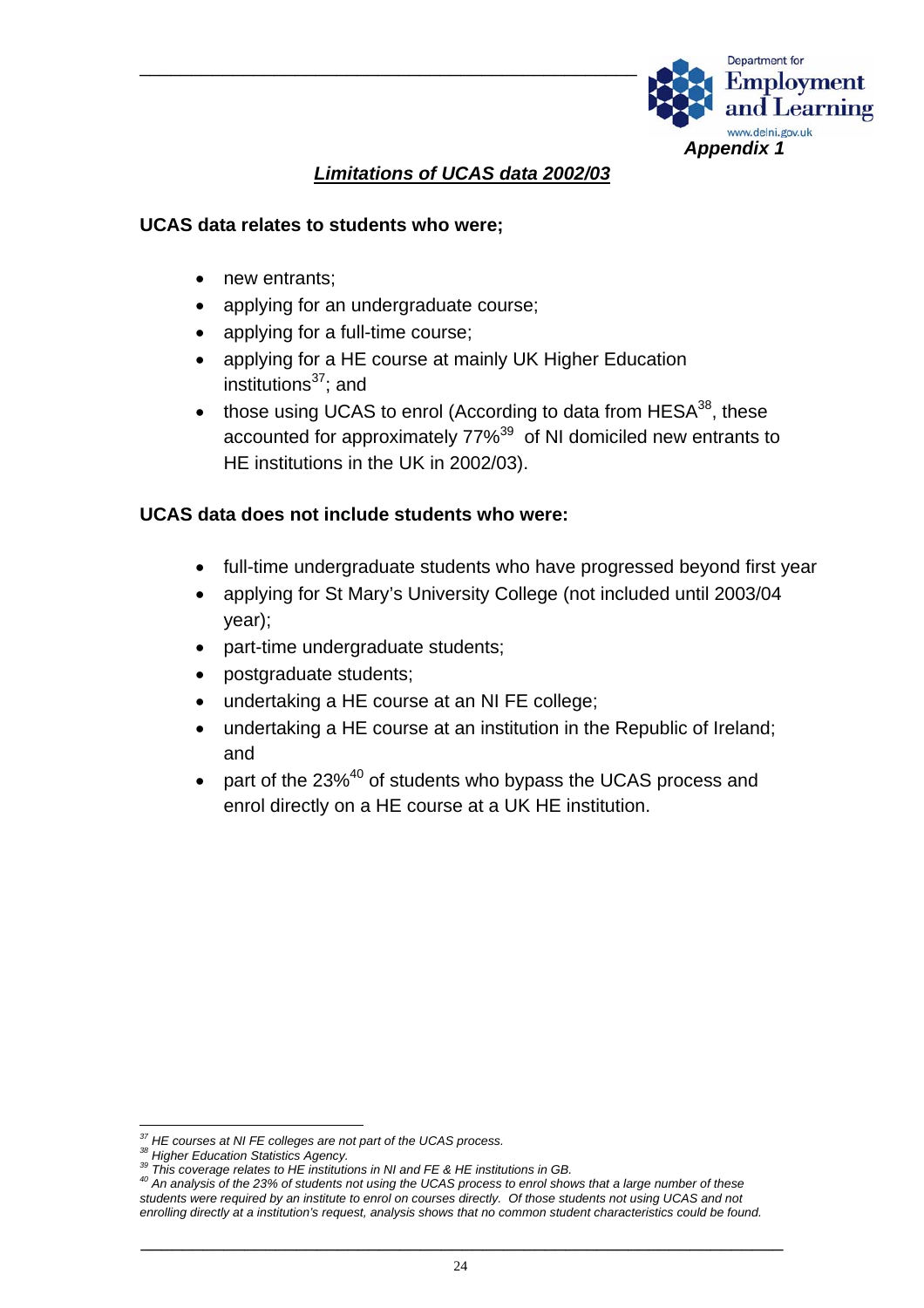

### *Methodology adopted for determining whether a student accepted their preferred or reserve choice of region in which to study*

For this analysis, a firm choice is assumed to be the best representation of where a student wants to study. Where a student is accepted on the basis of their insurance choice, it is assumed that this is their second choice, having not satisfied the requirements of their firm choice option. Comparing the firm and insurance choices of students with their accepted choice, it can be determined whether a student accepted their preferred or reserve choice of region in which to study.

| Accepted<br>choice | Firm choice    | Insurance<br>choice    | Preference of<br>region of study  |
|--------------------|----------------|------------------------|-----------------------------------|
| ΝI                 | ΝI             | ΝI                     | Accepted preferred<br>Region - NI |
| ΝI                 | NI             | G B                    | Accepted preferred<br>Region - NI |
| ΝI                 | ΝI             | No insurance<br>choice | Accepted preferred<br>Region - NI |
| G B                | G <sub>B</sub> | GB                     | Accepted preferred<br>Region - GB |
| G B                | G B            | ΝI                     | Accepted preferred<br>Region - GB |
| $G$ $B$            | G <sub>B</sub> | No insurance<br>choice | Accepted preferred<br>Region - GB |
| ΝI                 | G <sub>B</sub> | NI                     | Accepted reserve<br>Region - NI   |
| G B                | NI             | GB                     | Accepted reserve<br>Region - GB   |
| $G$ $B$            | NI             | No insurance<br>choice | Accepted reserve<br>Region - GB   |
| ΝI                 | G B            | No insurance<br>choice | Accepted reserve<br>Region - NI   |
| NI                 | No firm choice | No insurance<br>choice | Not known                         |
| G B                | No firm choice | No insurance<br>choice | Not known                         |
| ΝI                 | G <sub>B</sub> | GB                     | Accepted reserve<br>Region - NI   |
| G B                | ΝI             | ΝI                     | Accepted reserve<br>Region - GB   |

*Accepted Preferred Region - a student successful in attaining an HE place in their 1st [firm] choice region of study (whether that be in NI or GB).* 

*Accepted Reserve Region - a student whose accepted region of study was different from their firm choice region of study.*